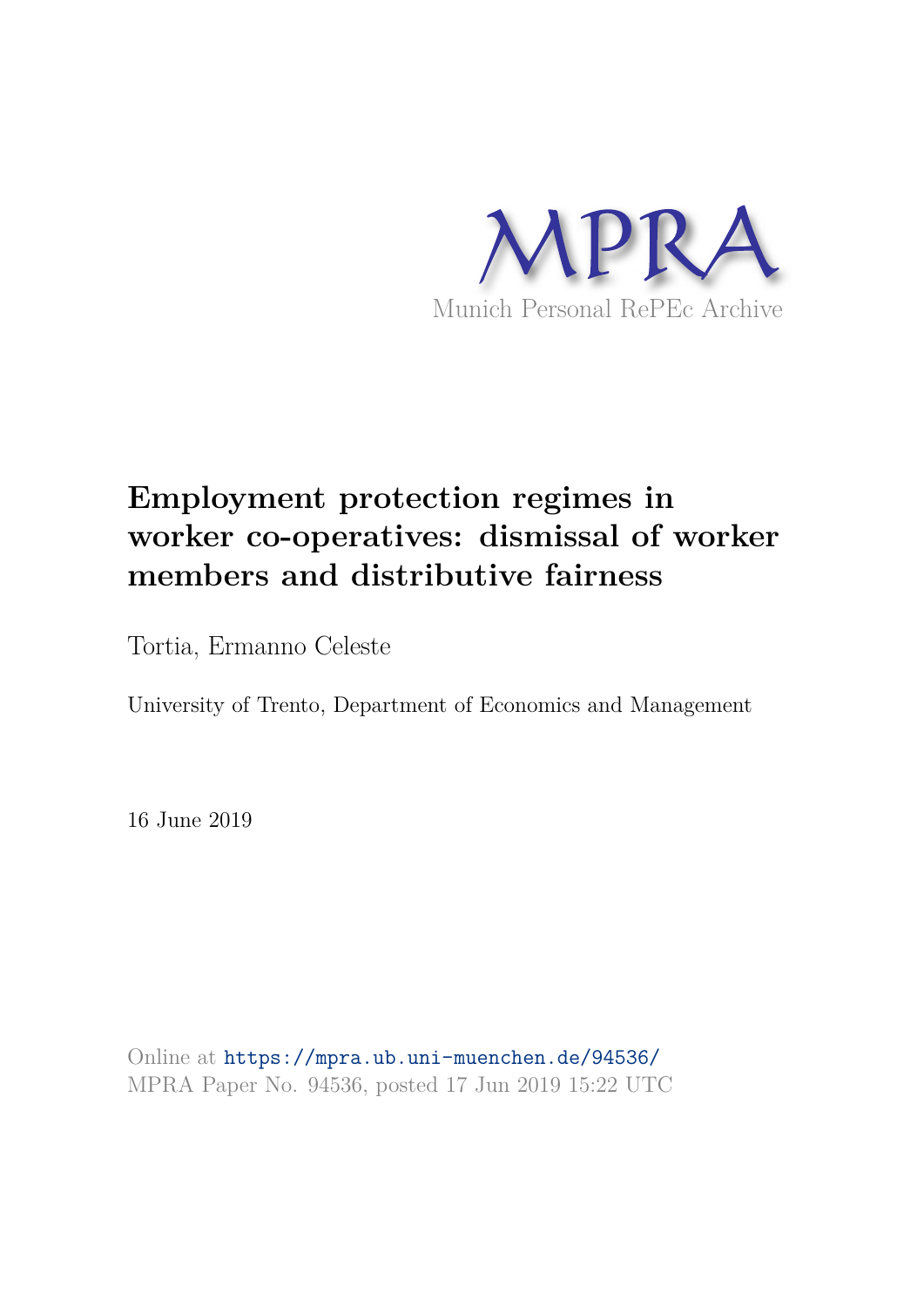# **Employment protection regimes in worker cooperatives: dismissal of worker members and distributive fairness**

Ermanno Tortia University of Trento Department of Economics and Management ermanno.tortia@unitn.it

#### **Abstract**

This paper discusses the possibility of strong employment protection in co-operatives (exclusion of dismissal) and of the imposition of a minimum wage equal for all worker members in worker co-operatives. It maintains that the worker co-operative has unique features in its ability to reach employment stabilization. It shows, both theoretically and with reference to existing empirical evidence, why and how worker co-operatives are able to overcome the lay-off of workers, strongly reducing employment fluctuation when compared to other organizational forms. The development of more thorough and radical regimes of employment protection and distributive justice fulfil satisfaction of basic needs, workers' right to work and to keep the job position. While stricter constraints on layoffs can cause inefficiencies (e.g. make it more difficult to dismiss under-performing workers), they also serve an insurance function against unemployment, favor the accumulation of firm-specific human, relational and social capital, and can increase performance in the medium to long run. Voluntary resignation, not involuntary layoff would the dominant mechanism allowing allocation of labor resources to the most productive occupations.

**Key words:** worker co-operatives; membership rights; dismissal; minimum wage; distributive fairness

**JEL codes:** J31, J41; J54; J83

#### **Acknowledgements**

Precious comments on previous versions of the paper were received from Luigi Bonatti and Ernesto Screpanti, who the authors warmly thanks. Usual disclaimers apply.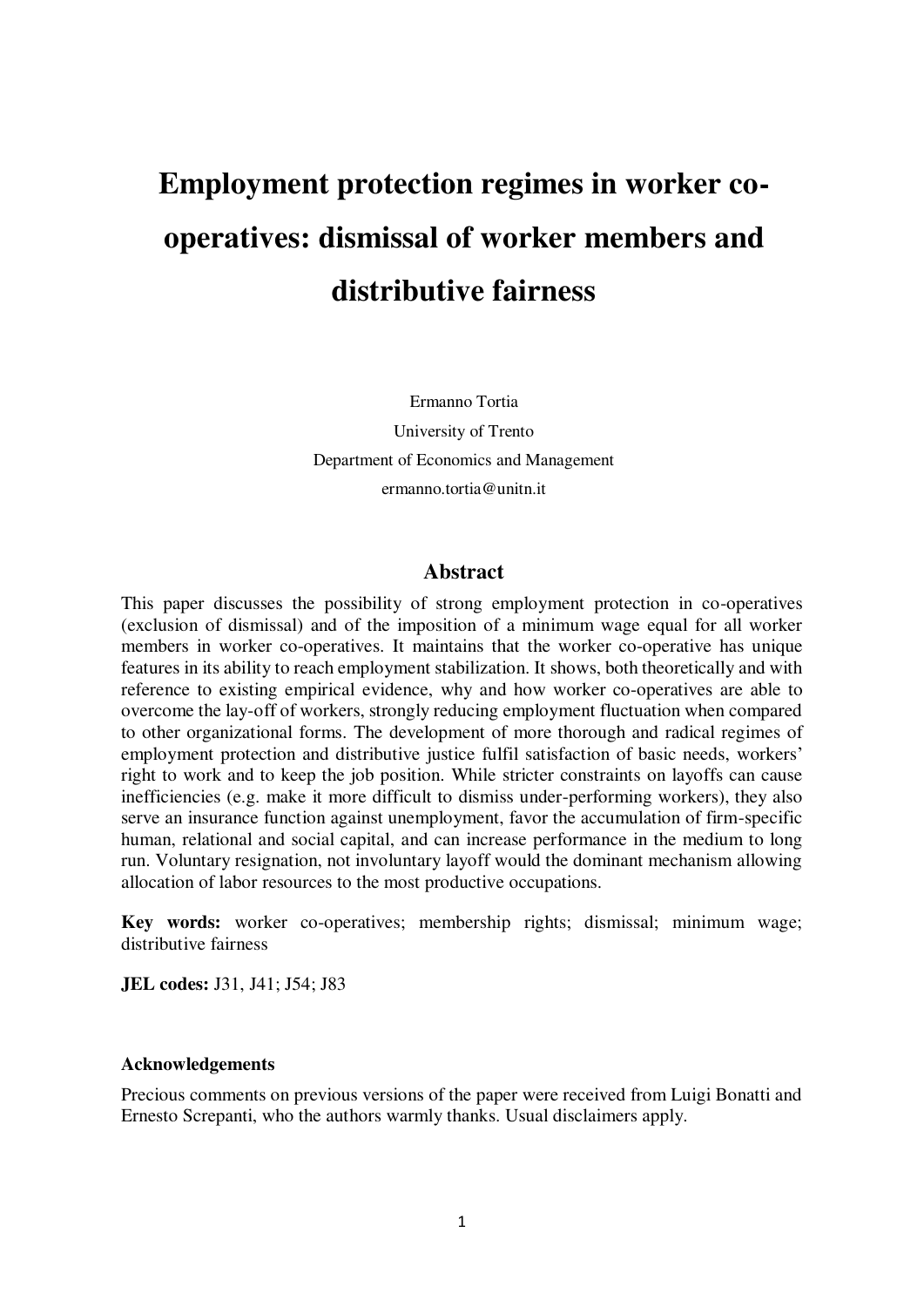# **Employment protection regimes in worker cooperatives: dismissal of worker members and distributive fairness**

#### **1. Introduction**

This paper starts from the premise that the very concept of dismissal is problematic in worker cooperatives, and may be incompatible with their associative nature. If members are worker-owners with equal duties and rights, dismissal is expulsion of a member by other members. Several arguments have been put forward, which show the difficulties that a worker co-op would encounter in trying and dismiss its own members. These arguments discuss the possible criteria used to dismiss redundant worker (e.g. seniority or last in first out; typology of contract; contractual position etc…). When dismissals are discretionary, the position of who is in charge to select workers to be dismissed is again problematic (selected on the basis of what criteria? By what coalitions? etc…). Also solidarity and positive reciprocity among workers (or the fear of possible future dismissal) do not advise dismissal (Jossa and Cuomo 1997). Moreover, the very existence of the possibility of dismissal is likely to engender contrasts between individual and groups of members, and organizational costs (losses of efficiency). Even if all these arguments are fairly aligned in pointing out the difficulties encountered by dismissal procedures in workers cooperatives, none of them goes as far as stating that dismissals could or should be altogether banned. In this paper endeavored to take this further step starting from existing premises and literature.

Coherently, this paper studies employment protection and minimum labor remuneration in worker co-operatives, understood as mutual benefit, membership based organizations (Birchall, 2010; Borzaga and Tortia, 2017). Since worker cooperatives are reported by theory and by several empirical studies to have job stability and job protection against the risk of layoff as one of their dominant objectives, sharply differentiating them from investor owned companies, the study of the working rules supporting employment protection in this kind of organization is particularly important. Literature putsemphasis on employment insurance vis à vis income insurance as one of the main objectives in worker co-operatives. While capitalist enterprises would ensure workers against the risk of income fluctuation by stabilizing wages, worker co-ops would be able to proceed one step further by guaranteeing not only income, but also employment to their members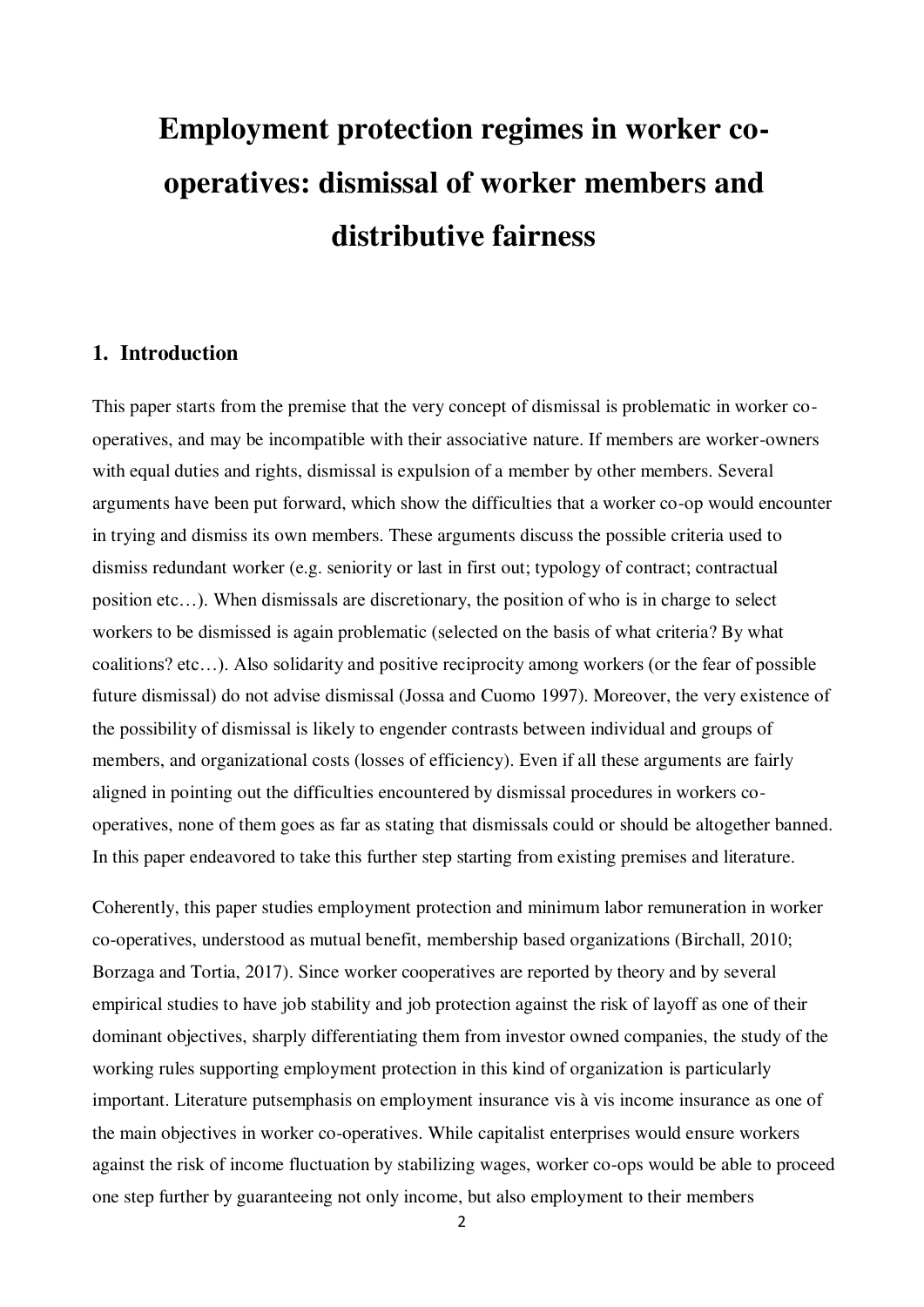(Myhazaki and Neary, 1983; Wong, 1983; Kahana and Nitzan, 1989; Albanese, Navarra and Tortia, 2019). This evidence shows lower propensity of cooperatives than investor owned companies to lay-off workers also during periods of crisis (Bartlett et al., 1992; Craig and Pencavel 1992, 1995; Bonin, Jones and Putterman, 1993; Pencavel Pistaferri and Schivardi, 2006; Burdin and Dean, 2009). Empirical evidence and tests show that employment stabilization is mainly achieved through stronger fluctuation of labor income and hours worked in cooperatives (Navarra and Tortia, 2014; Navarra, 2016; Albanese et al., 2015, 2019).

The pronounced tendency of worker co-ops to stabilize employment can favor an evolutionary pattern underpinning the emergence of Employment Protection (EP) regimes that are peculiar to the control rights and governance of this organizational form. EP can be achieved in the absence of legal constraints, as the result of implicit contracting between members and the organization. Members may accept lower and fluctuating wages in exchange for heightened job stability (Navarra and Tortia, 2014, Albanese, Navarra and Tortia, 2015). Alternatively, EP can be progressively made explicit and institutionalized, by working out rules that limit the possibility of layoff. This kind of regulation is found also in investor owned companies (IOFs), in cases in which layoffs are allowed only in specific circumstances (e.g. financial or economic crisis of the organization), or when they are subject to arbitrage or bilateral bargaining between firms and unions (Commons, 1950). In worker cooperatives, given the overlapping of roles between the employer (the organization) and employed workers (members), rules need to be tailored and adapted to the specific institutional set up. Also, the motivation underlining the emergence and development of EP regimes can be different in different organizational forms. In investor owned companies, EP is usually justified by the risk of unfair treatment, or discriminatory dismissal. In this case, EP is based on the necessity to protect workers from unfair and discriminatory decisions. EP has also been based on the argument that it favors the accumulation of human capital, since stability increases the incentives for both workers and employers to invest in training and long term adaptation of the workers' competencies to organizational objectives. This way, job stability can match increased productivity of labor. Given the dual role of workers as members and employees in worker co-ops, the risk of unfair dismissal is expected to be comparatively lower in cooperatives than in IOFs. On the other hand, the accumulation of firm specific human capital is expected to be crucial in co-operatives too. Since w worker members have a say in the strategies and employment policies of the organization, they are likely to favor policies that guarantee job stability. To support this preference, as job stability requires increased productivity, members are expected to invest in training and development of firm specific skills.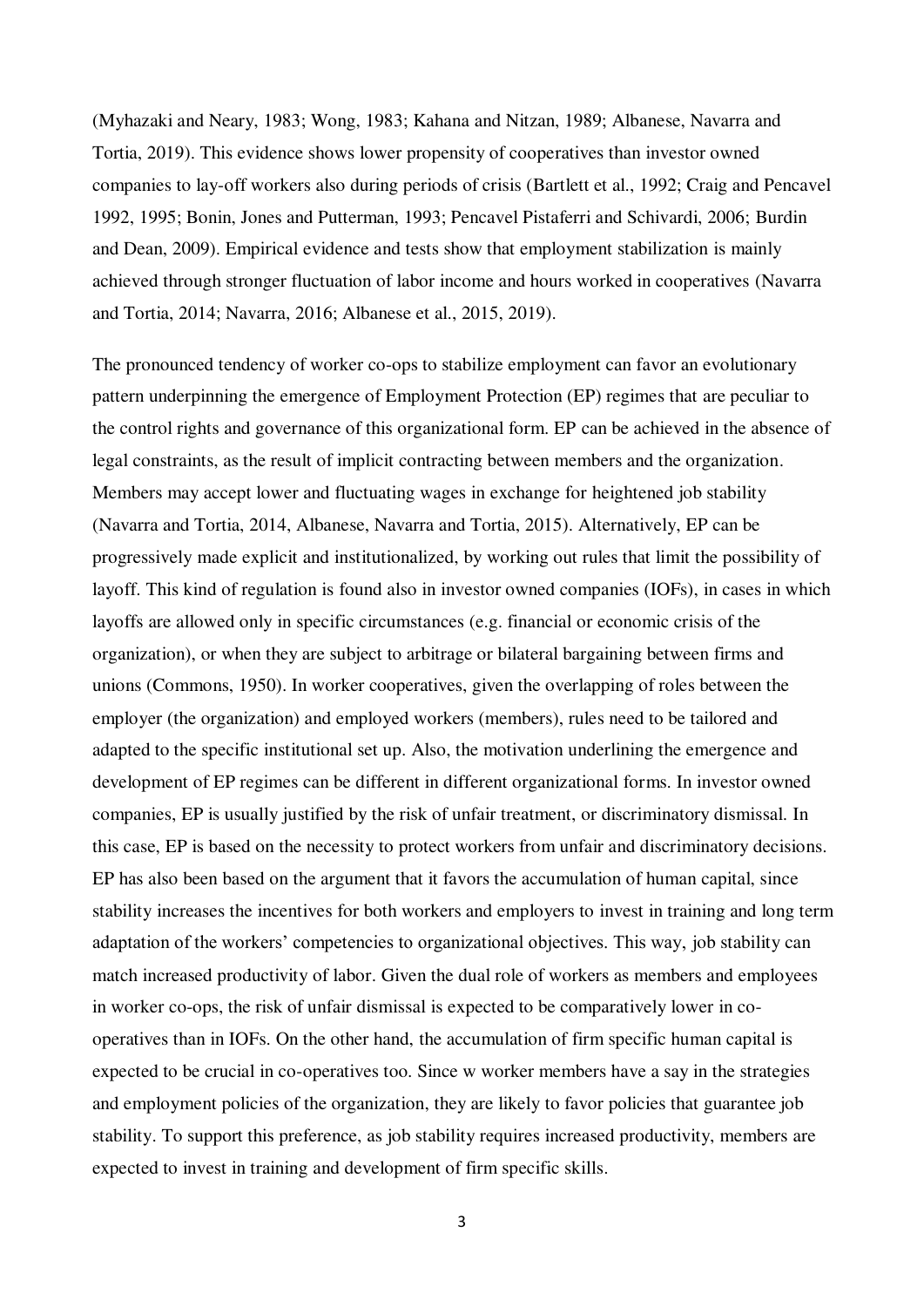On the negative side, news concerning instances of exploitation, abuse of power and bad working conditions are, unluckily, not alien to worker co-operatives too. These facts point to the necessity to increase protection of workers' rights and to better regulate managerial discretionary decisions. This paper introduces and discusses the possibility of strong employment protection in cooperatives (exclusion of dismissal) and of the imposition of a minimum wage equal for all worker members in worker co-operatives.

The main arguments in this paper starts from the observation that, in IOFs, employment protection may lead to exacerbating contrasting interests and inefficient outcomes, since excessive protection may lead to decrease effort contribution by workers and productivity. This problem is shown by the principal agent literature and in the efficiency wage literature, since control costs may increase when the possibility of dismissal is constrained by legislation (Jensen and Meckling, 1976; Shapiro and Stiglitz, 1984). In co-operatives there is no distinction between the employing organization and its members, that is there is no distinction between principals and agents (Ostrom, 1990). In principle, this fact can forestall the increase of control costs even in the presence of employment protection, while, on the other hand, triggering a virtuous circle supporting heightened involvement, accumulation of human capital through practice and training and, eventually, increased productivity.

Capitalistic enterprises cannot reach the same result, given the existence of contractual rigidities (especially wage rigidity), and contractual failures (due to abuse of power, asymmetric information, and contrasting interests). Wage rigidity is a dominant feature of labor contracts in capitalist enterprises, its reported negative consequences on efficiency notwithstanding. Among the several theories striving to explain wage rigidity in capitalistic enterprises, especially relevant in this paper are: (i) implicit contracting. Risk neutral employer would insure risk averse workers by guaranteeing fixed wages in exchange for control rights over the labour process, implying control over the workers' labour power. Knight (1921) introduced the idea of worker risk aversion, while implicit contract theory connected risk aversion to wage rigidity (Azariadis 1975; Azariadis and Stiglitz 1983; Baily 1974). By the same token, in Stiglitz (1975) worker risk aversion explains wage rigidity in the principal agent framework; (ii) in the presence of asymmetric information and contrasting interests in the agency relation between employer and employee, if wages were flexible and state dependent, the employer could behave opportunistically by exploiting information advantages and contractual power in order to lower wages, intensify work effort, and make the worker bear the negative consequences of his/her choices (Commons, 1950; Ben-Ner 1988; Screpanti 2001; Dow 2003, 2018; Navarra and Tortia, 2014; Albanese et al., 2015, 2019). In turn,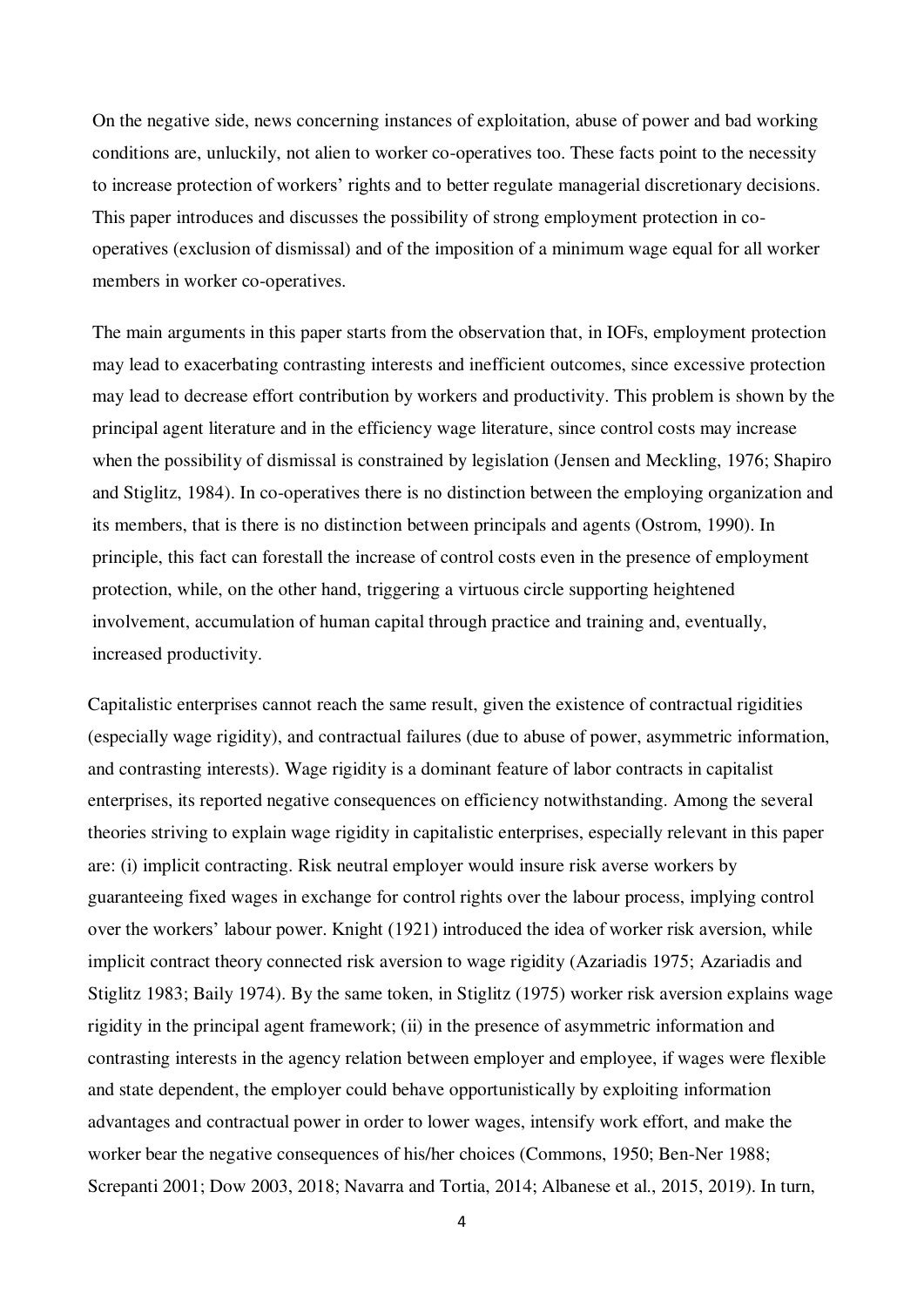wage rigidity prevents the implementation of strong EP regimes in capitalistic enterprises, since costs cannot be adequately reduced during downturns. More on this in the following sections.

In regulatory terms, several solutions can be envisaged to manage redundancies in cooperatives, of which three appear to be the most prominent: (i) the cooperative accounts for members' preferences concerning job stability, and then unilaterally and discretionally takes decisions concerning layoffs. This is the most widespread solution observed to date; (ii) a process of arbitration in which the organization and its membership (or their representatives) interact, either alone or in the presence of a third independent party (e.g. government officials) to decide about layoffs; (iii) employment protection regulation, which externally regulates layoffs, as it happens in the case investor owned companies in several countries.

After discussing some relevant examples, especially layoffs in the Mondragon group of worker cooperatives in the Basque regions of Spain, and the Italian employment protection legislation, this paper focuses on a fourth, more radical, possibility. Indeed a purely hypothetical one, since it is not detected to date in any existing or existed worker co-operative or group of co-operatives. This solution is embodied in the exclusion of involuntary layoff in worker co-operatives, with the exclusion of disciplinary cases (misbehavior). In other words, in this hypothetical solution, only voluntary resignation, but not involuntary dismissal is allowed in worker co-operatives.<sup>1</sup> Less radical solutions (partial exclusion of layoffs) can been envisaged as intermediate solutions between the complete exclusion of layoffs and absence or regulation.

The importance of such a radical EP regime rests with its potential to fully protect workermembers' rights, and with the possibility to evaluate its consequences on the efficiency and performance of cooperatives. It also makes it possible to compare the potential of employment protection in cooperatives with existing EP regimes both in cooperatives and in investor owned companies. While the radical nature of the solutions proposed pose important and difficult (maybe unmanageable) challenges, its simplicity favors accuracy of analysis and the possibility to clearly derive and discuss expected outcomes. It can also serve as benchmark for mixed and intermediate solutions. Furthermore, its clear cut implications can serve as the starting point for further research.

The reminder of the paper is organized as follows: after the introduction, Section 2 introduces two relevant examples of employment stabilization solutions in worker co-operatives and in investor

<u>.</u>

<sup>&</sup>lt;sup>1</sup> This paper does not deal with employment protection regimes in other co-operative typologies (consumer, credit, user, producer co-operatives etc…).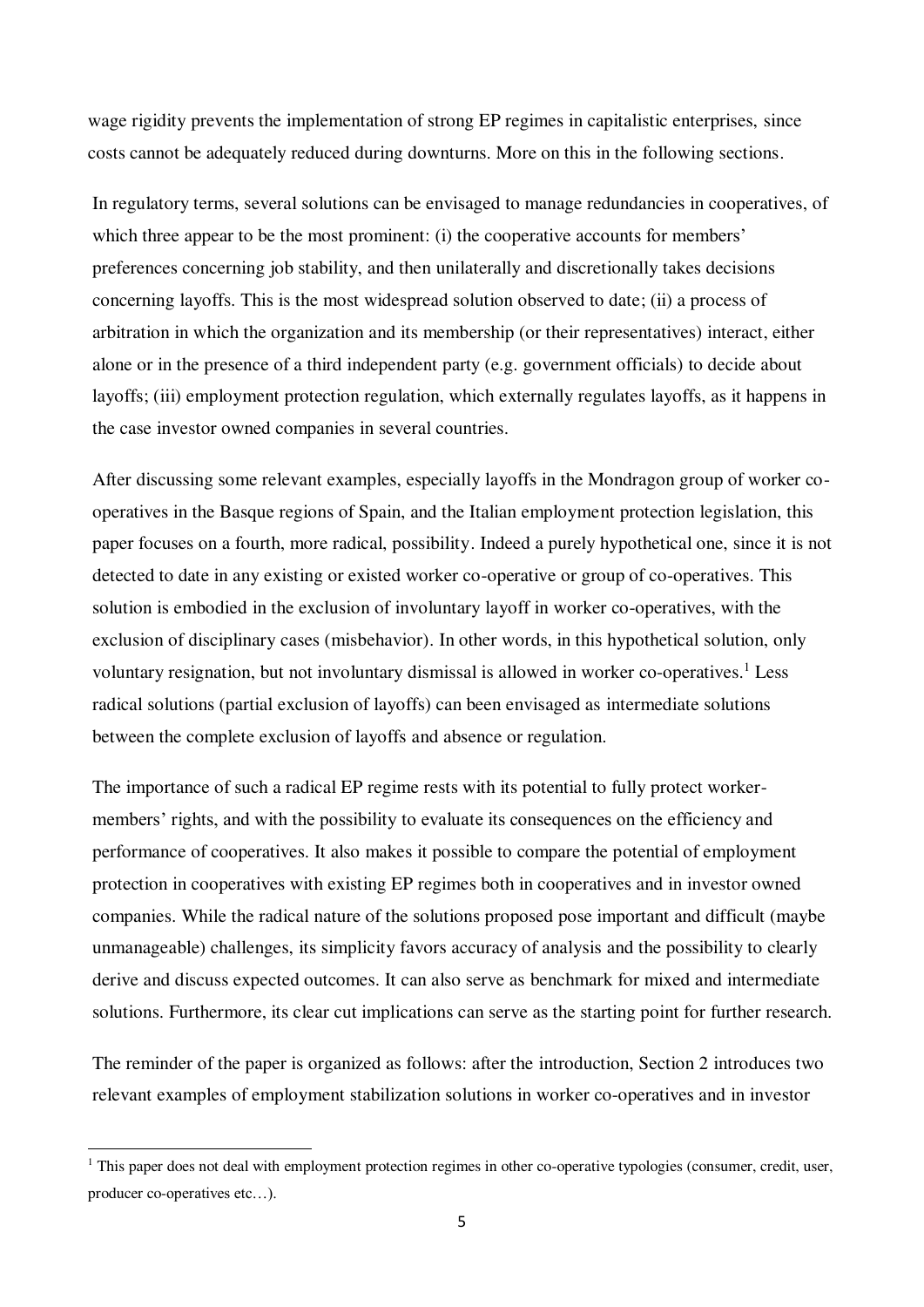owned companies. In Section 3, the central argument of the paper discusses the consequences on labor productivity and wage dynamics of restrictive employment protection regimes in worker coops. Section 4 discusses the economic nature and contractual position of self-employed workers *vis à vis* worker members in co-operatives. Section 5 deals with the main theoretical implications of the new legal constraints. Section 6 hosts the discussion of the main arguments, especially concerning the nature of the new legal constraints, and the differences between members and selfemployed workers. Section 7 concludes.

### **2. Examples: Mondragon in Spain and the Italian Employment protection legislation**

Two relevant examples of employment stabilization solutions in worker co-ops and in capitalistic enterprises are discussed in this section. The first deals with the Mondragon group of worker cooperatives in the Basque regions of Spain, the second with the Italian labor legislation in the period spanning from 1970 (year in which the so called "Statute of the Workers" was passed) to 2015 (year in which this EP regime was largely dismantled).

In Mondragon, the well-known group of worker co-ops was created from scratch in the 50ies of last century and grew first nationally, then internationally and globally to the present day dimension of about 80 thousand employed workers, most of whom are members of the co-operatives. The number of layoffs of members since the inception of the initial co-operatives in 1954 has been close to zero, and extremely limited also during the severe economic and financial crisis that hit Spain over the last decade (between 2008 and 2014) (White and White, 1991; Arando et al., 2010). Spanish legislation, however, does not prevent co-ops from laying-off workers. Hence, this result has to be considered as the outcome of implicit contracting between workers and the co-operative, in which workers can accept lower and more fluctuating wages in exchange for guaranteed lifelong employment. In this case, the success of implicit contracting in stabilizing employment is supported by the convergence of objectives between members and the organization, since members' demand for stable employment is compensated by the benefits accruing to the organization in terms of accumulation of firm specific human capital and competencies and by increased productivity. During downturns of demand, wages can be reduced and reserves of captal used as insurance funds to guarantee employment stability for members (Arando et al., 2010).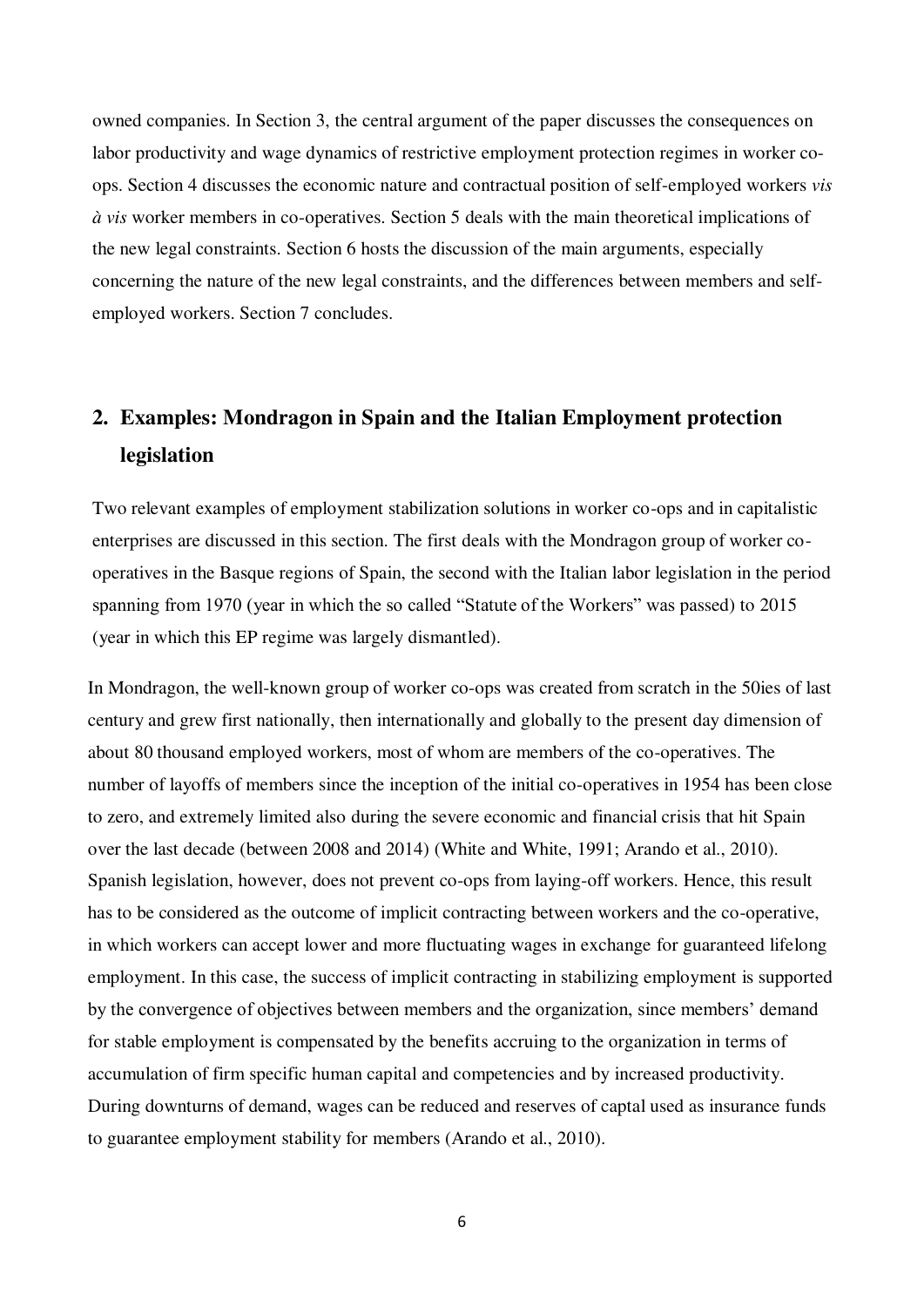The importance of EP regimes is testified by the dedicated and detailed legislation that regulates workers' rights and dismissals in conventional enterprises in most all countries. Italy introduced in 1970 strict legal rules constraining the possibilities for employers to layoff workers (law 300/1970, the so called "Statute of the Workers"). The Statute is still in force today, but was largely amended by successive reforms in 1997, 2001, 2012 and 2015, resulting in the liberalization of the labor market between 2012 and 2015. Most constraints limiting layoff have now be lifted. Between 1970 and 2012, unrestricted and discretionary dismissal was outlawed, while the law regulated the possibility of layoff for all firms employing more than 15 workers. Restrictions concerned unfair dismissals, layoffs for economic reasons, severance payments, minimum notice periods, administrative authorization for dismissals and prior discussion with representatives of unions and/or labor market administrations. Employees could be laid off only for "fair cause" and "justified motivation" (Spataro, 2018). Discriminatory layoffs (for gender, ethnic, political, religious reasons) were outlawed and would have led to reinstatement of the worker in his/her job position by the Court of Labor. On the other hand, layoffs for economic reasons were allowed, but only after the employer had produced suitable accounting evidence concerning the negative state of the organization, and agreed on the terms and conditions of layoffs with workers' representatives. Finally, disciplinary layoffs were allowed only based on the capacity of the employer to produce suitable objective evidence concerning the worker's misbehavior, and the Court of Labor could have and indeed often would reinstate the worker in his/her job position, were this evidence considered insufficient or flawed.

This kind of strong job protection resulted in stabilization of employment for most workers, reducing both inflows and outflows from employment and from the labor market. It further resulted in reduced turnover and stabilization of job positions over the lifetime of workers at the micro level. On the negative side, it resulted in the emergence of a dual labor market in which the category of the protected workers was counterbalances by a growing layer of unprotected workers employed on fixed term contracts, occasional work, part time and other "atypical" contractual forms. The system of EP created by the Statute was repeatedly accused to have lowered productivity (Ichino and Riphahn, 2005; Vindigni, Scotti, and Tealdi, 2013), and to have represented an obstacle to lowering unemployment, especially among the young and women, by dampening incentives for firms to hire additional workers (Bertola, Boeri and Cazes, 1999, 2000). In this case, not implicit contracting, but legal constraints represented crucial premised of the working of the EP regime in conventional enterprises.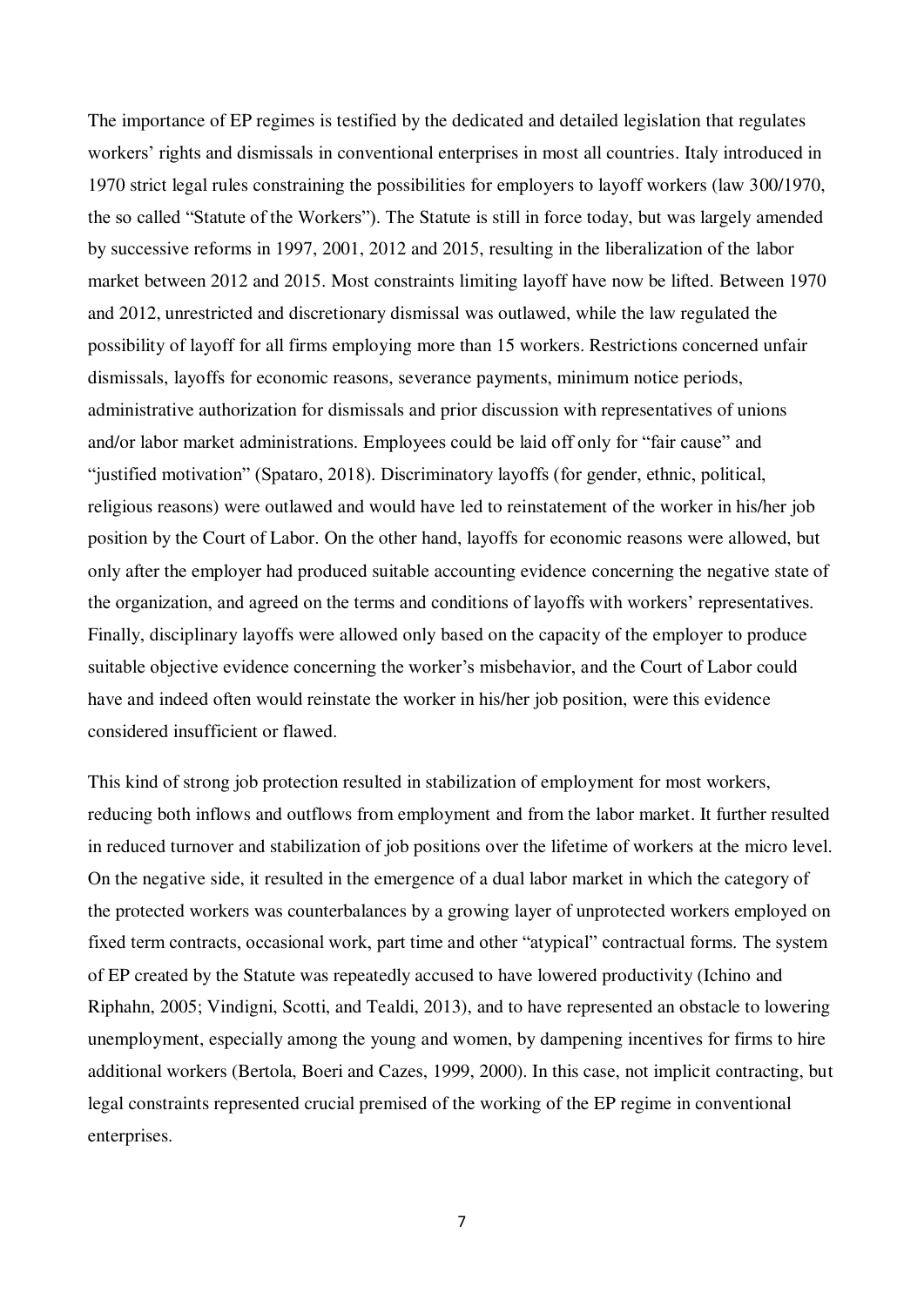### **3. Working rules: economic effects of employment protection in worker cooperatives**

The main premise for the complete exclusion of involuntary dismissal of members in worker cooperatives is that members hold control rights (are owners). Membership rights as control rights over the co-operative are understood as subjective (non-saleable) rights of the individual worker (Ellerman, 2016). They imply the right to keep one's own job position (the impossibility to separate the owner of the right to manage from his/her job position) in all but a restricted number of cases (that have to do with worker proven misbehavior).

This proposed constraint guaranteeing members against discontinuation of their job position can also be seen in relation to a similar right that accrues to the position of stockholders as owners of capitalist enterprises. In much the same way in which stockholders cannot be forced to sell their stock against their own will, worker members in co-operatives could not be forced to leave their job position against their own will. As no owner of any economic asset can be forced to abandon or sell it against his/her will, the prohibition to forcefully oblige stockholders to relinquish or sell their shares in corporations is meant to protect their ownership rights. So would be meant the prohibition to force worker members to abandon their work position in worker co-ops.

From a different viewpoint, a job position in a worker co-operative is aimed at fulfilling workers' needs, especially survival and reproduction needs, which are satisfied by the payment of a wage, and also security needs, which would be satisfied by securing the stability of the job position to the worker. This perspective is clearly coherent with Maslow (1943) human psychology, and the theory of the hierarchy of needs, in which survival and security needs occupy the two most fundamental layers and represent the most "prepotent" needs.

#### *3.1. Consequences on productivity*

Radical solutions concerning the EP regimes of the kind proposed in this paper are likely to be countered by severe criticism, which calls for deep scrutiny and discussion. The acceptance of restrictive EP regimes is clearly problematic in capitalism entrepreneurs because of a long list of reasons. Such regimes are perceived as: (i) crippling business freedom and independence; (ii) leading to inefficient production due to reduced control over workers and lower productivity; (iii) impeding efficient allocation of the labor input (workers freely moving from less to more productive occupations); (iv) implying weaker incentives for employers to hire workers; (v) implying cost increases and rigidities (limitation of dismissal would increases workers' contractual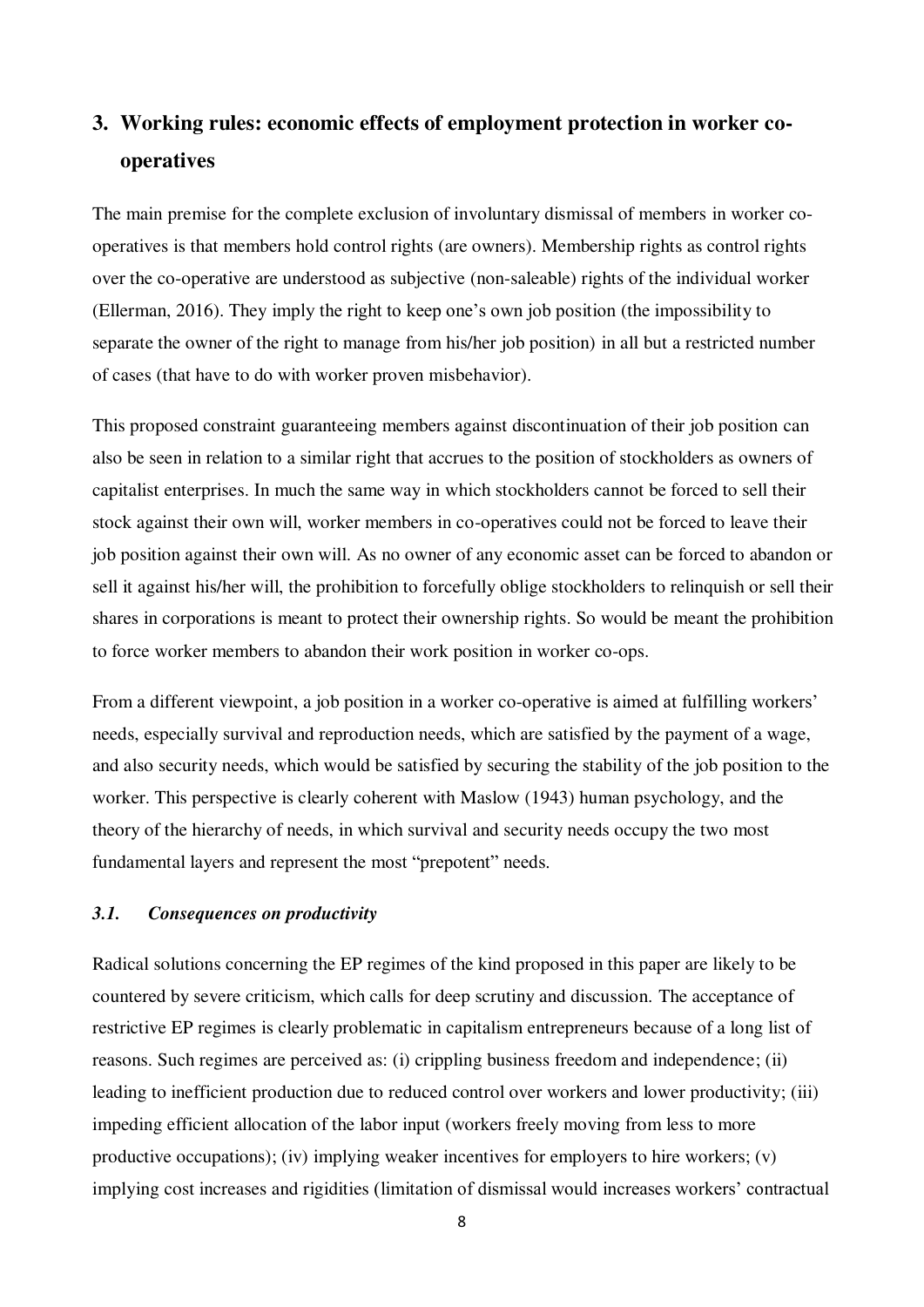and pressure power over the employer; (vi) making cost reduction during negative economic times more difficult. Consequently, at no time and in any place has the strict prohibition of dismissal been considered a viable option in capitalist systems.

The crucial next step in the argument would ask if similar problems are encountered in worker cooperatives and if this organizational form may be able to overcome such problems differently from capitalist enterprises. In co-operatives, the strict prohibition of lay-off can appear appealing in view of guaranteeing workers' rights, and co-operatives can get closer than capitalist corporations to the possibility to restrict layoffs when it is considered that they are characterized by stronger flexibility in wages and our worked, and that they show stronger spontaneous tendency not to layoff workers even during economic crisis (Craig and Pencavel, 1992, 1994; Bartlett et al., 1992; Bonin, Jones and Putterman, 1993; Pencavel, Pistaferri and Schivardi, 2006; Burdin and Dean, 2009; Navarra and Tortia, 2014; Albanese, Navarra and Tortia, 2015, 2019). These two fundamental features favor the possibility of stronger EP in co-operatives, and the possibility of detecting an evolutionary pattern specific to worker co-operatives that would further differentiate them from capitalist companies. Besides guaranteeing workers' rights, stricter employment protection can strengthen incentives to accumulate human capital, since the additional remuneration (quasi rents) derived from additional investments would be less likely to be dissipated by layoffs. Expected losses would only be due to the risk of bankruptcy of the organization and to voluntary turnover (e.g. retirement), and not to involuntary dismissal.

On the positive side, trial and error, cumulative process can emerge in which increased employment protection is paid-off in the medium to long run by increased productivity. On the negative side, strong employment protection can be criticized on the ground that the ban on dismissal would reduce labor productivity as it would eliminate the expected cost of dismissal, hence the deterrence effect or disincentive to not engage in morally hazardous behaviors (inefficiently low effort contribution, misalignment of individual behavior with organizational objectives etc…). The answer to this accusation includes several elements.

First, even in the absence of high expected costs of dismissal, the expected cost of bankruptcy or in any case of the economic crisis of the organization would still be clearly perceived by worker members. If workers engage sub-optimally in the production process, the performance of the company deteriorates. Given the close link between wages and company results in work co-ops (wages in worker coops are not contractual remuneration, but shares of residual earnings), the worsening of performance would imply a reduction in labor income, leaving workers' demands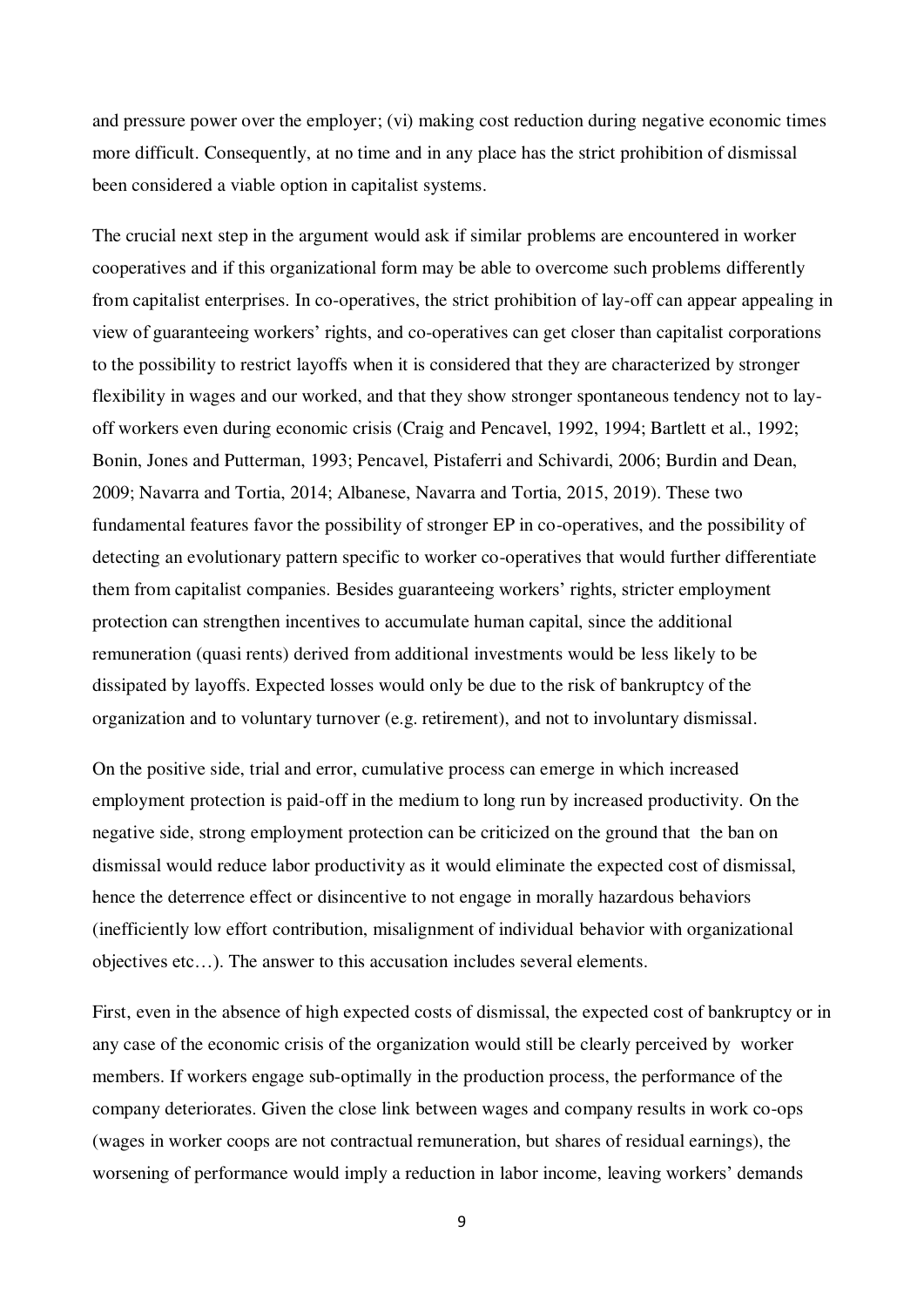unsatisfied. In extreme cases, decreased productivity implies insolvency and loss of employment. Loss of efficiency in collective action is clearly a prisoner's dilemma like situation (Olson, 1965; Alchian and Demsetz, 1972; Ostrom, 1990). However, worker co-ops replace the vertical control with the horizontal control in terms of peer pressure, and co-operative governance evolves in ways that are coherent with sustaining adequate efficiency in collective action (Bowles and Gintis, 1987, 1993, 1998). In order to prevent losses in income and employment, rational workers would strive to achieve an adequate degree of coordination, implying adequate monitoring and sanctions (Ostrom, 1990; Borzaga and Tortia, 2017; Tortia, 2018). The creation and development of working rules and governance structures is crucial in guaranteeing the achievement of efficient and effective production (Commons, 1950; Ostrom, 1990; Hansmann, 2013; Borzaga and Tortia, 2017).

Second, also the expected economic value of the job itself to workers can favor increased active participation in the production process and increased productivity. This value would increase following the longer expected stay in the organization, and lower expected costs of layoff The exclusion of dismissal would entails the maximum possible incentive to invest in training (on and off-the-job) and in human capital accumulation. Relatedly, social capital and trust can contribute to further lower transaction costs, improve expectations, and support the development of the organization. Workers would also have the maximum possible incentive to get actively involved in the production process and to be loyal to the organization. Indeed, studies in human resource management clearly show the job security is ranked very high among preferred objectives of workers and among contractual features (Guest 2007; Depedri, Carpita, Tortia, 2012).

Criticisms concerning costs are crucial as well, since strong EP regimes can prevent cost reduction and restructuring during downturns. Wage flexibility represents one first answer to this criticism, which proved to be affective in many co-operative crises (Roelants et al., 2012). As the severity of the crisis increases, as better explained in the following section, voluntary resignation (due to too low wages) would intervene as dominant mechanism restoring organizational equilibrium and favoring the reallocation of resources (human and non-human) from less productive to more productive occupations).

#### *3.2. Wage dynamics*

The strong link between wages and company results in worker co-ops, on the one hand, and the fact that dismissal is excluded, on the other, would have a radical impact on wage and turnover dynamics. In general terms, wages are pro-cyclical in worker co-ops (increase and fall following demand and cost shocks) more than in capitalistic enterprises. This general feature of co-operatives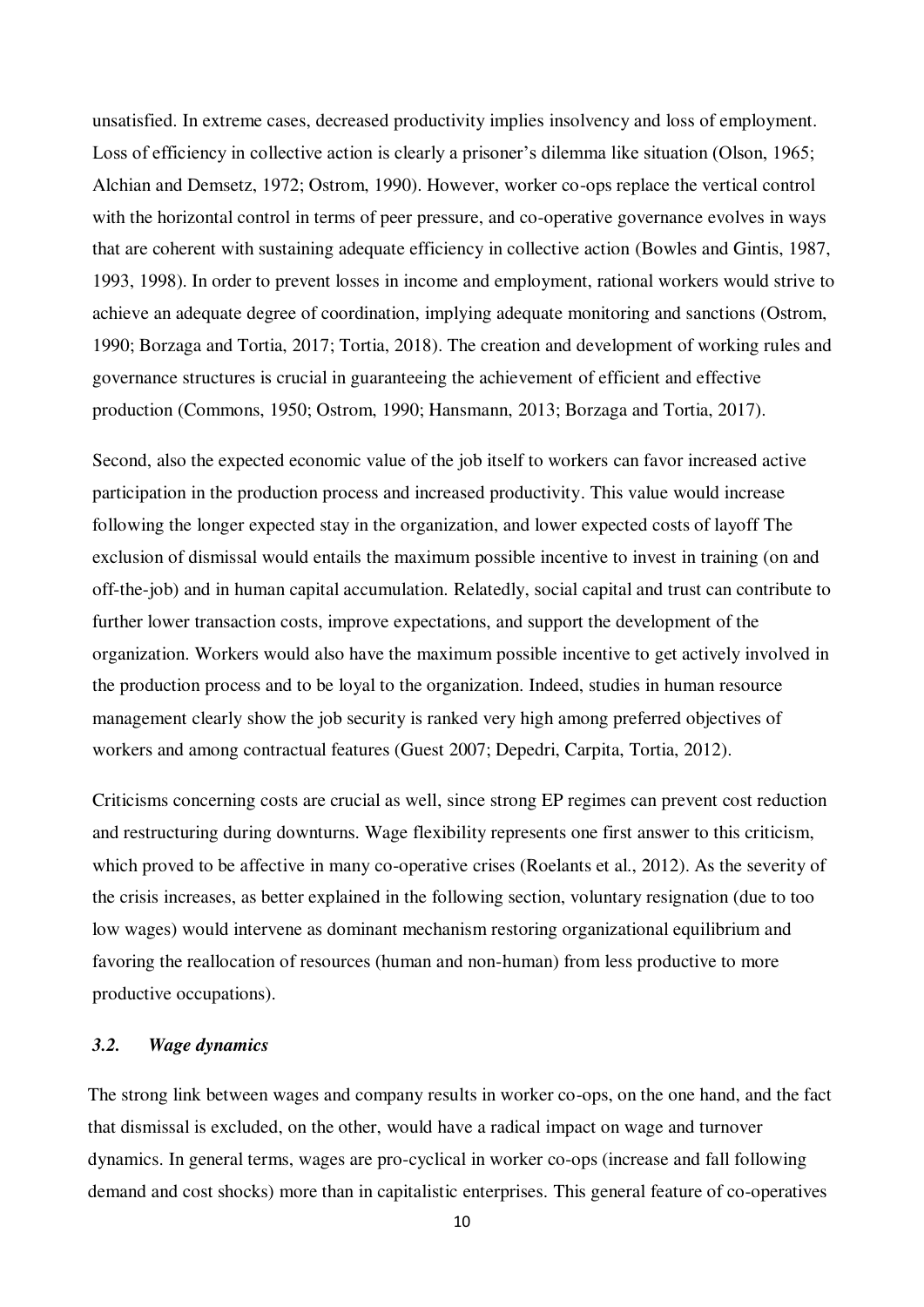can be and is often attenuated by set a minimum wage for all workers. Co-oops can, and indeed do often choose to stabilize the level of wages in normal economic conditions by setting quasi-fixed wages, while end of the year results and reserves of capital are left to absorb cyclical shocks.<sup>2</sup> In the framework developed in this paper, a minimum wage level equal for all workers would have the function of satisfying workers' basic needs in the same way for each individual worker. On the other hand, co-operatives can also decide to differentiate wages above the minimum in order to align income with productivity. This way, co-operatives can be able to achieve at one and the same time two fundamental objectives: workers' right to a fair income satisfying their needs, and remuneration on the basis of desert. Economic mechanisms, in the absence of dismissal of workers, need to guarantee stability, especially during negative economic phases. In such negatives instances, if the organization is forced to reduce labor costs, all wages can be cut down proportionally to the minimum level, later to return to the initial level when the economic conditions of the organization improve.<sup>3</sup> Even when all wages are reduced to the minimum level, only voluntary resignation would be allowed. When available resources do not even allow to pay the minimum wage, co-ops, before chasing operation, can still reduce the minimum level of the wage itself, this way favoring employment reduction through voluntary exit. Wage reductions lead more experienced and talented workers (who have better outside options) to voluntarily quit the cooperative. Other workers may quit voluntarily when the wage paid goes below their participation constraint (reserve wage), because of the existence of unemployment subsides, or of preference given to self- employment, self-production and consumption, or other economic or financial resources. This way, the dimension of enterprises in bad economic conditions would shrink without the need to resort to involuntary layoffs and labor would be reallocated from less to more productive occupations. This process would to the disappearance of less productive organizations even in the absence of involuntary layoffs.

In the absence of dismissals, negative economic phases can imply that the co-operative is required to paying a wage to all worker members even in the presence of redundancies. This can lead to inefficient allocation of wage funds. On the other hand, paying redundant workers shows that the co-operative works also as an insurance fund in which all workers, upon becoming members and

-

<sup>&</sup>lt;sup>2</sup> Wage stabilization appears to be the dominant solution in most countries. Italian co-operatives are reported to set constant wages, and to use end-of-the year residual and collective capital reserves, to absorb negative shocks (Euricse, 2015).

 $3$  Reserves of capital (locked assets) can be used to prevent the minimum wage from falling too much. To this hand, the organization can run temporary losses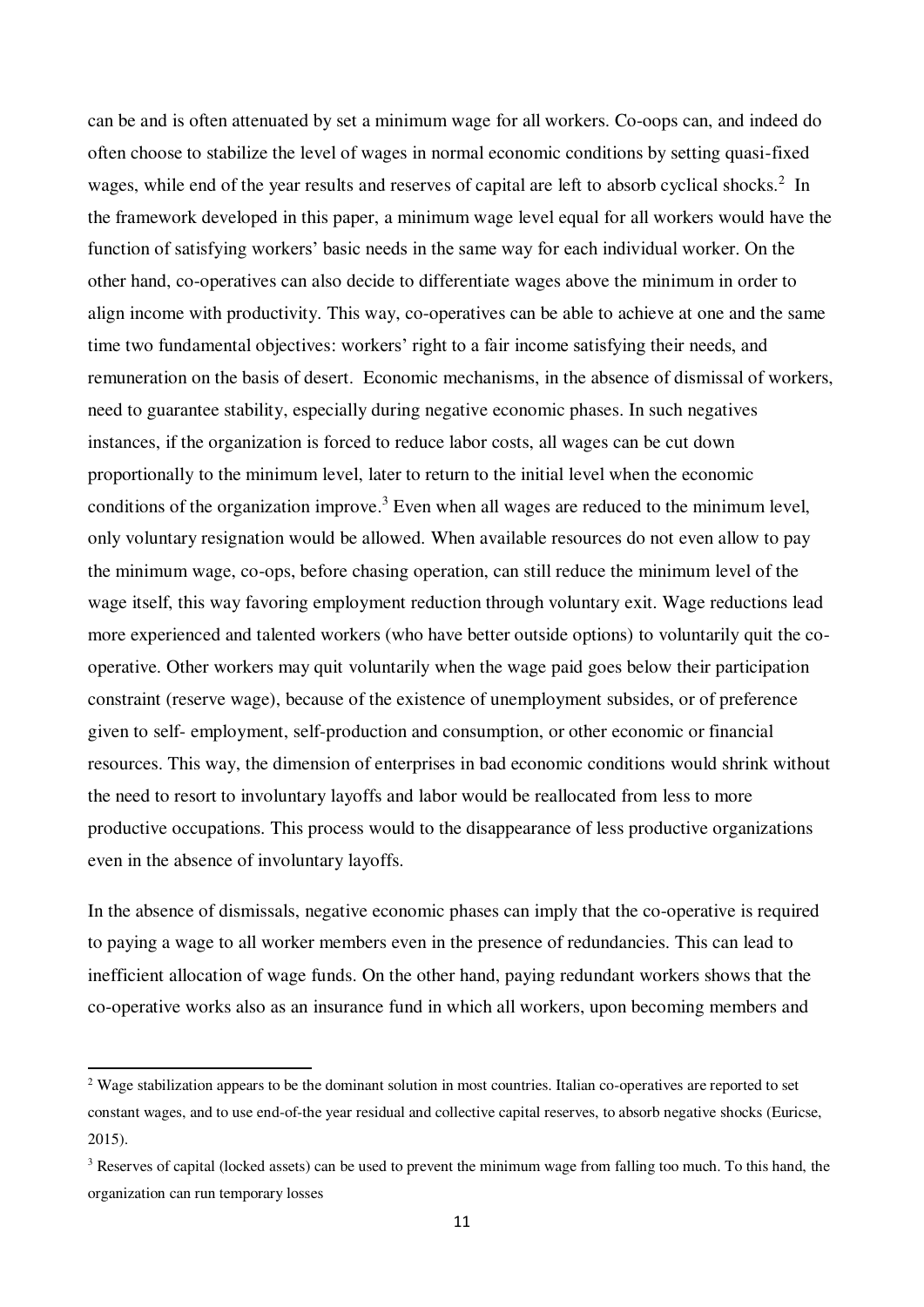subscribing the co-operative social contract, accept to subsidize redundant colleagues during periods of crisis. This choice is made under the veil of ignorance, since at the moment of subscribing the co-operative social contract members have limited or no information concerning the future conditions of the organization and the probability (expected costs) of becoming redundant. Consequently, it may be rational for each worker to accept this subsidization constraint (Sacconi and Tortia, 2019). Subsidization of redundant workers can also have virtuous macroeconomic effects: by preventing layoff and by distributing fairly the resources that are left over during crisis, this mechanism would prevent aggregate consumption to fall and to aggravate the negative side of the business cycle. Macroeconomic fluctuations are exacerbated by job losses and increased unemployment, which are common outcomes when workers can be laid off without restraints.

Following the above, we can state that co-operatives would be able to achieve at one and the same time two fundamental objectives. On the one hand, they can be able to guarantee (except in the case of bankruptcy) the fulfilment of the basic needs of the whole workforce. On the other hand, they can remunerate properly better educated and productive workers through the implementation of suitable incentive scheme including wage increases and career progress. The working of incentives can the tight and mimic the working of markets (especially the labor market), without violating internal constraints guaranteeing minimum remuneration to all workers. Wage dynamics would change dramatically when compared to the present day situation, since employment and minimum wage are not guaranteed at one and the same time in investor owned companies.

To conclude this section, it is important to underline that the criticism stating that the exclusion of dismissal would reduce the incentive to invest in professional growth and human capital has been shown to be misplaced. Workers with high skills, experience and competence would enjoy much better opportunities for professional growth inside the organization, and better outside options for new occupations in the event of a crisis and plummeting wages. Less qualified workers would face decreasing wages without the possibility to find alternative occupation, the more so as the more qualified workers quit. Professional level, training and human capital would be all the more important in guaranteeing the efficient working of organizations and markets, and incentives to accumulate human capital and retrain would not be reduced.

#### **4. Self-employed workers**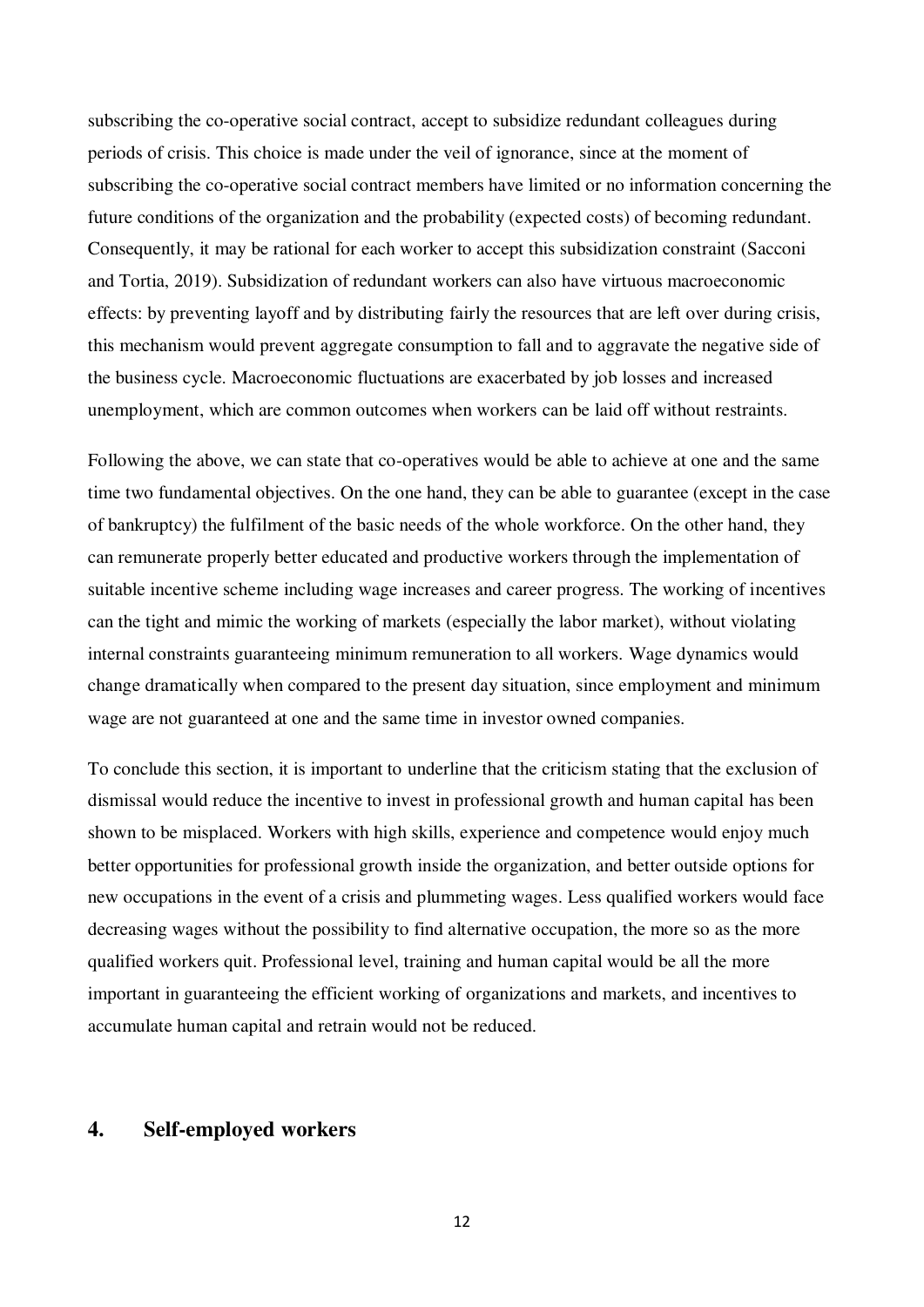Not all workers can or want to be members of a cooperative. Some workers may simply prefer to remain independent rather than become partners. Professionals are an example, but there are several other types. On the other hand, cooperatives cannot be forced to associate a worker if they do not want. The process of associating a new worker is entirely voluntary and bilateral. It cannot be imposed on one of the two parties. In presence of strong employment protection constraints, the cooperative may simply lack sufficient resources to associate a worker in a medium to long run perspective. Or, a specific worker can have characteristics and expertise that are not aligned with the objectives of the organization Members' heterogeneity has been reported to be one of the main sources of inflated organizational costs. This fact may induce co-operatives to privilege the association of workers similar to the incumbent ones, and to limit intra-organizational heterogeneity (Hansmann, 1996, 1999).

Consequently, the idea has to be accepted that part of the workforce may not be part of the membership, and would need to interact with the co-operative on different contractual premises. Non-member workers represent a widespread phenomenon in existing co-operatives, and they are usually likened to workers employed on fixed term contracts, but also open-ended positions do exist. Such worker are usually paid a fixed salary. The empirical literature shows that contractual (not associated) workers are laid-off more often than co-op members, and can share some, but usually not all the prerogatives attached to membership positions (Gago et al, 2012).

Less traditional solutions can be imagined, though. Non-member workers can be likened to the "self-employed", or independent workers that interact with the firm on the basis on bilateral contracting. (Screpanti, 2001; Jossa, 2014). The weaker contractual party (the self-employed worked) may need to be granted contractual guarantees (e.g. imposition of a minimum wage paid to the self-employed), but the basic principle of independent parties freely interacting on contractual basis would hold. In our framework, the most important and specific difference between associated and self-employed workers is that, while associated workers cannot be laid-off, contracts with independent workers can be discontinued or terminated (unilaterally or bilaterally by both parties) at any time. This follows directly from the definition of the two categories.

Not only disadvantages (possibility of termination of the contract), but also advantages can be envisaged for the self-employed category. First, the salary of self-employed workers is not constrained by internal distributive dynamics, and can exceed the wages of associated workers. Quite clearly, stronger uncertainty of employment stability and variability of income streams can be monetized in terms of higher average wages for the self-employed. Independence would imply that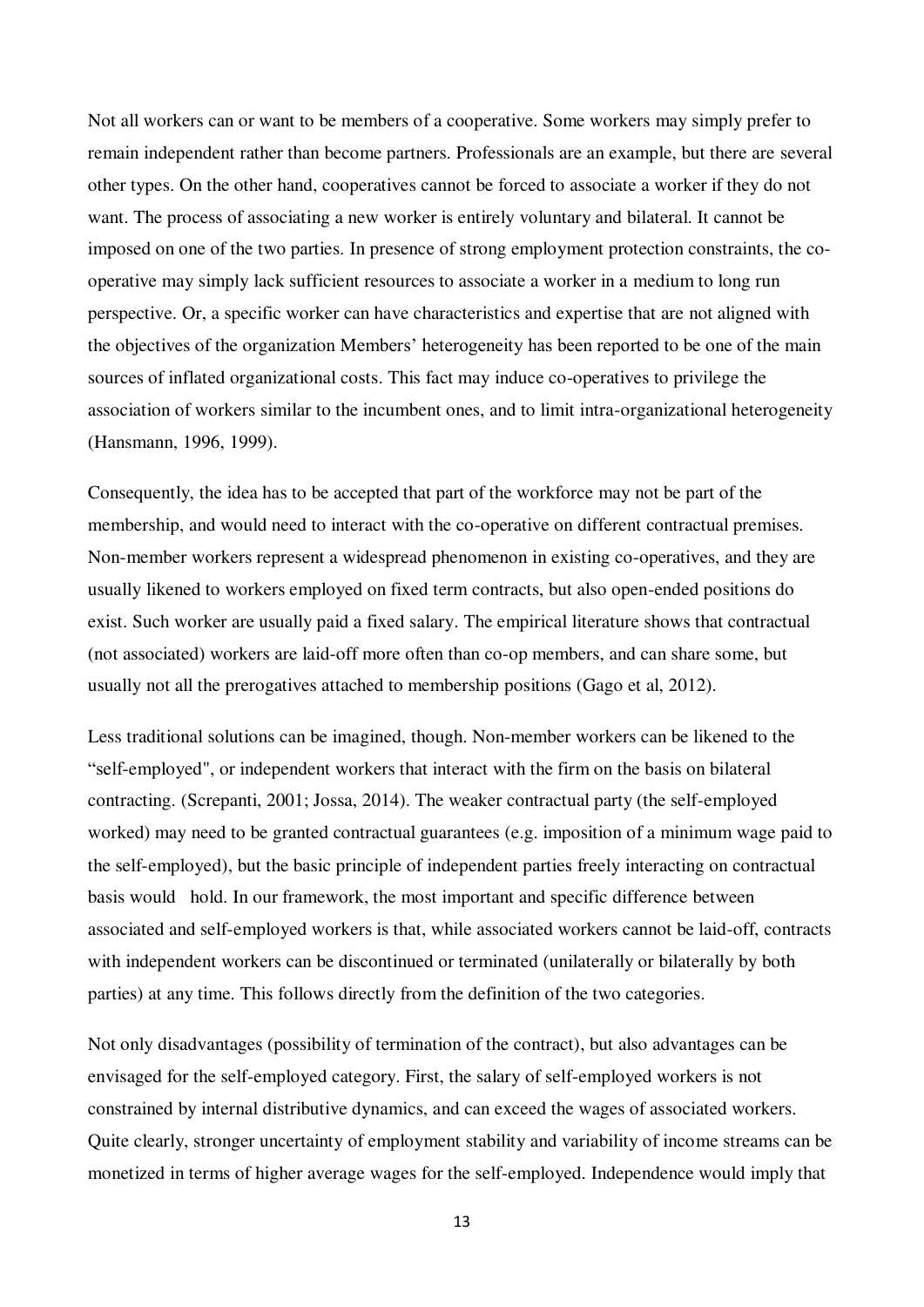a company would have lesser control over self-employed workers than it has over employees. In turn, limited control over the self-employed would strengthen the incentive for co-ops to associate new workers in order to increase their integration into the production process and governance, this way reducing likely-to-emerge contractual costs with the self-employed. Independence implies that self-employed workers would no longer be tied, in terms of economic dependence and exclusivity, to one specific company like employees in capitalist companies, but could (but would not need to) operate as independent entities and, for example, work with more than one company at one and the same time. Many SE workers would choose to work for a single company because of the need to specialize and create firm specific human and relational capital, but this would not be an obligation any more. The possibility to work for more than one organization at one and the same time would represent an indirect incentive for co-operatives to associate as many workers as possible to increase their loyalty to the organization. For example, incentivizing investments in firm-specific human capital and competencies would be likely to require the conversion of an independent worker into a member.

Another potentially important implication is that, being independent producers, the self-employed could create at any time new co-ops among themselves. New co-ops created would be start-ups that may not have, in the initial phases of their existence, fixed capital and a patrimony. They would exclusively rely on labor power. Disadvantages deriving from under-capitalization may be counterbalanced by stronger contractual power in bargaining with the parent co-operative. The possibility for the self-employed to create new co-operatives by simply associating while their contractual relation with the parent co-op is still in force could, again, create an incentive for the parent co-op to associate new members and reduce the numbers of the self-employed. That is, in order to avoid the danger that the SEs create a new co-op, which can have strong bargaining power, the parent co-op would be induced to reduce as much as possible the incidence of the self-employed present in its premises. This incidence would be different in each co-op, depending on several dimensions, on both the demand and supply sides, but different contractual forms for the self-employed could differently impact on it.

Finally, the category of the self-employed would also have the function of representing a "benchmark" for cooperative members, that is, it would represent the relevant "outside option". Members in co-ops could at any time compare their position with that of non-members in occupations with similar characteristics. Higher wages for the self-employed could be compared with stronger job protection, income stability and involvement in decision making for members, implying the choice to stay or opt out of the membership position. In general terms, the SE have a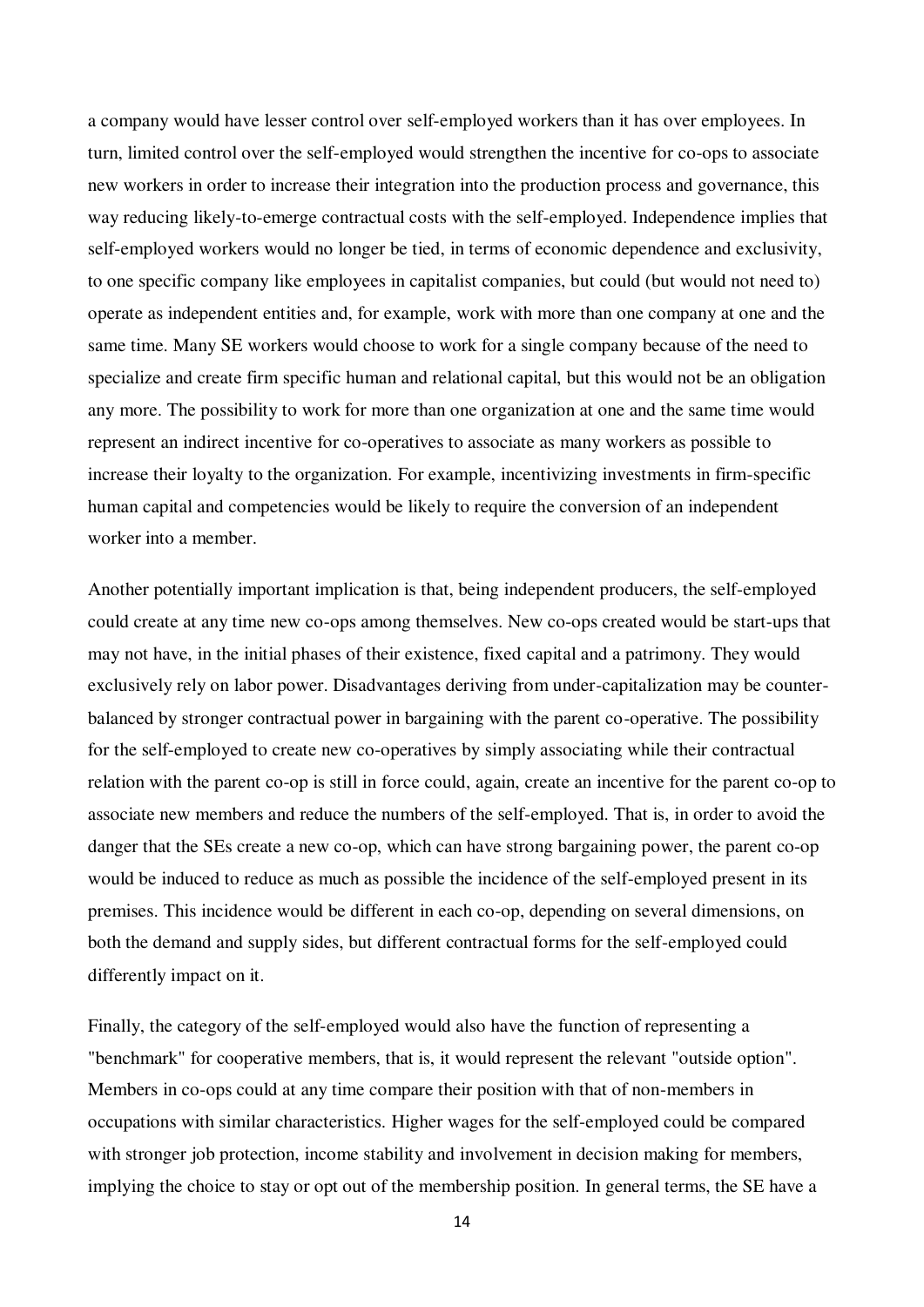systemic regulatory role, because they represent the fundamental pre-social (atomized) condition from which all members arrive and to which they can go back. The implicit or explicit comparison between the condition of the SE and that of the member would exert pressure on members to improve self-organization and internal governance, since internal organization must be able to guarantee a level of well-being at least equal to the SE condition.

The presence of SE workers does not diminish the importance of the association of workers in cooperatives. In fact, scale economies, transactional advantages and integrated production technologies represent sufficient conditions for making the membership condition a better alternative to working as a self-employed worker in a wide range of occupations.

#### **5. Theoretical implications**

This proposal is addressed to worker cooperatives only, not to other forms of business, because only in worker co-ops the worker-members have full control over the management and governance of the company and are therefore in the best position to modulate wage dynamic optimally with respect to the company's economic results. They are also accountable for their choices concerning wage dynamics. Different choices can lead to higher or lower wage dispersion, to higher or lower turnover, and to higher or lower probability of bankruptcy (e.g. a too high minimum wage for the whole membership implies higher risk of default). Since there are no conflicting interests between property and workers (the enterprise does not maximize profits by lowering wages), the problems coming from information asymmetry and abuse of power are dampened (Navarra and Tortia, 2014; Albanese, Navarra and Tortia, 2015, 2019). Strong wage fluctuation, as observed in worker co-ops, is not applicable to capital companies. In capitalism, moderate and intermediate forms of worker representation, like German co-determination, can be observed, but not radical forms like in co-ops. Such radical differences imply that dedicated legislation can be developed to regulate co-ops differently from capitalist companies. This work goes in this direction, by submitting that labor relations and contracts can be regulated in radically different ways in the two organizational forms.

#### *5.1. Isomorphism*

However, the regulation of wage and employment dynamics in co-operatives and capitalist companies did not follow the route of differentiation over the last decades in most countries. On the contrary, legal regulation has tailored to the features and needs of capitalist companies while, in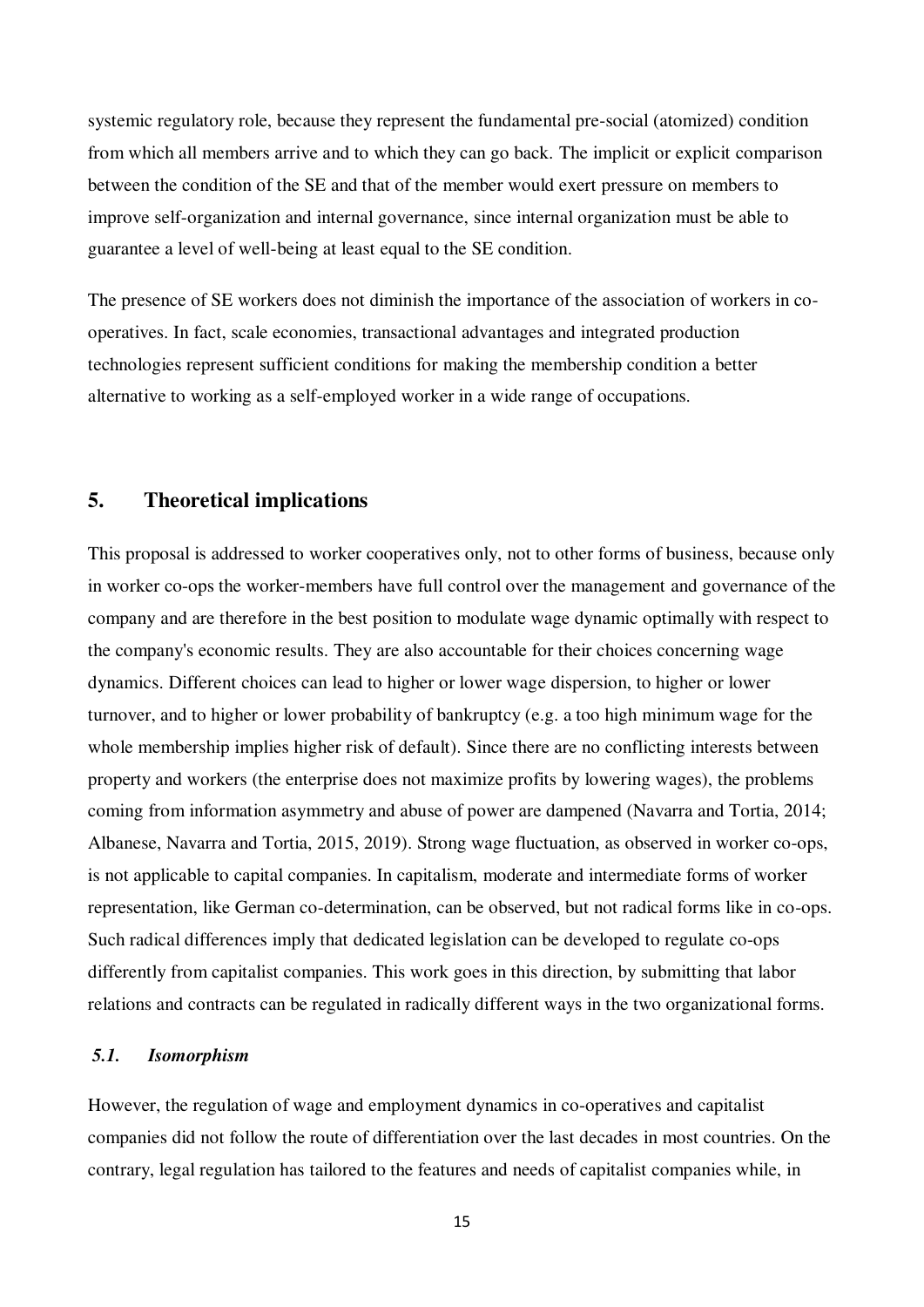most cases, regulation of co-operatives followed an isomorphic pattern, with minimal differentiation relative to capitalist companies. Regulation appears to have accepted the logic of structural isomorphism, which makes organizations similar, but not necessarily more efficient, under competitive pressure and bureaucratization, (Di Maggio and Powell, 1983). Organizational isomorphism can be contrasted by evolutionary forces supporting institutional evolution in the direction of differentiating the institutional structure of different organizational forms. In most cases, however, dedicated co-operative legislation has not counteracted isomorphism derived from bureaucratization and competitive pressure.

Di Maggio and Powell (1983: 157) state: "Examination of the diffusion of similar organizational strategies and structures should be a productive means for assessing the influence of elite interests." However, when considering institutional evolution and variety, they also state (ibid, 158): "An understanding of the manner in which fields become more homogeneous would prevent policy makers and analysts from confusing the disappearance of an organizational form with its substantive failure. Current efforts to encourage diversity tend to be conducted in an organizational vacuum. Policy makers concerned with pluralism should consider the impact of their programs on the structure of organizational fields as a whole, and not simply on the programs of individual organizations. … Our approach seeks to study incremental change as well as selection. … The foci and motive forces of bureaucratization … have, as we argued, changed since Weber's time. But, the importance of understanding the trends to which he called attention has never been more immediate." In regard to workers' co-ops, Di Maggio and Powell's remarks can imply that their limited diffusion is not necessarily the outcome of inefficiency, but of strong isomorphic pressure (including cultural and institutional marginalization) and of insufficient reformist action. As maintained in this paper, dedicated legislation and reform has the potential to uncover and exalt the positive potential of co-operative organization, while controlling for its weaknesses.

The main outcome of this paper is based on the widespread empirical evidence showing that worker co-operative layoff much less than capitalist companies in both positive and negative economic conditions (among the most recent reports, Arando et al., 2010; Roelants et al., 2012; Borzaga, Carini, Tortia, 2019). The arguments developed lead to the consideration that, while in capitalist companies the possibility of the dismissal of the worker can never be excluded, the worker cooperative has the potential to overcome this condition and to reach effective job protection for all worker members, up to the most extreme case in which dismissal is altogether excluded.

#### *5.2. Workers' pressure power*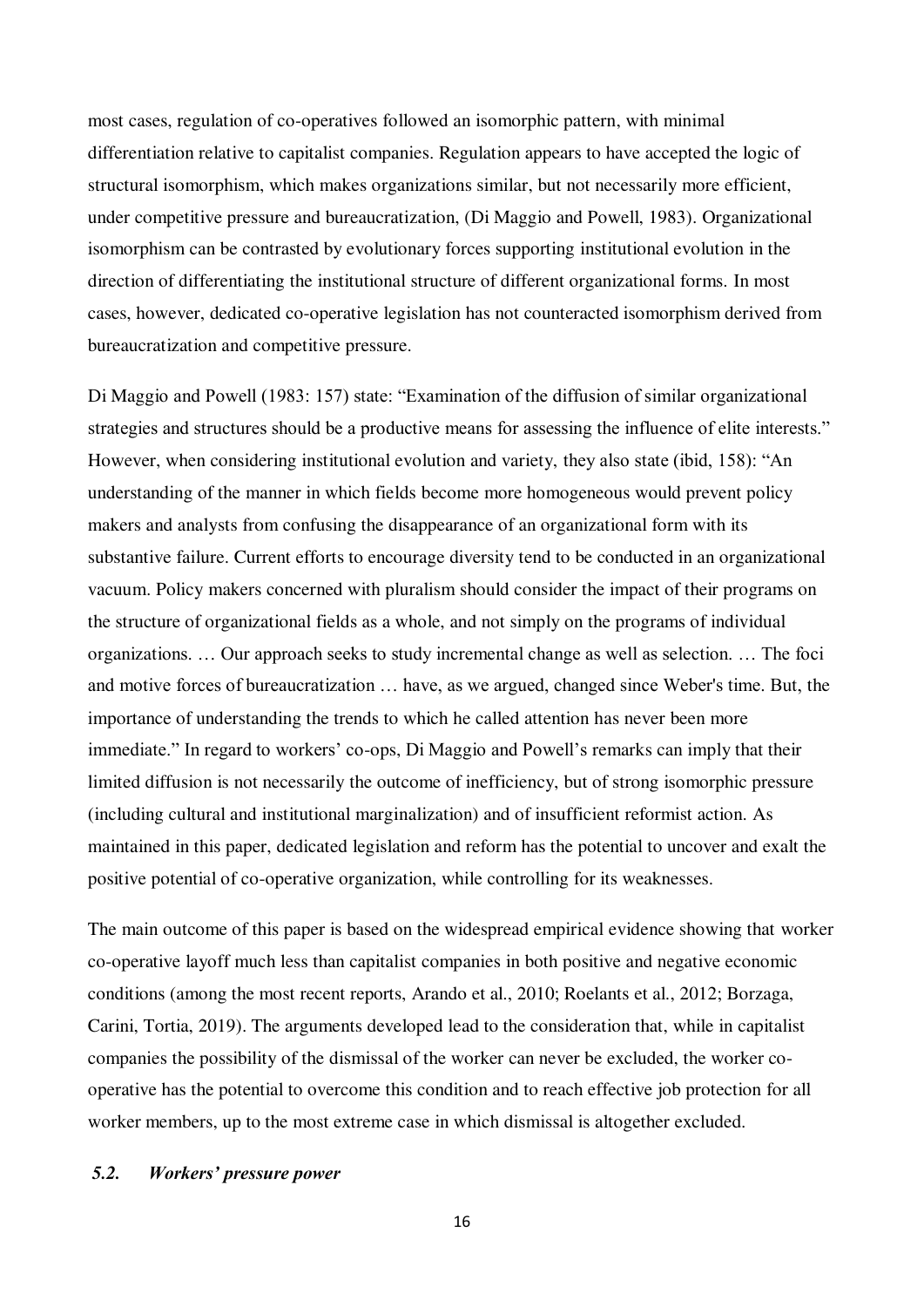One implication of the exclusion of members' dismissal that has not been considered so far is that it is expected to increase worker members' (the owners') pressure on management compared to what observed in capitalist companies and in present day worker co-operatives. Not fearing dismissal, worker could feel comfortable with demanding excessively high wages and perquisites, inducing managers to concede too much in bilateral or collective bargaining, thus endangering the firm ability to invest and prosper. In general terms, since managers in worker co-ops are appointed by workers' representatives, members' pressure power can be expected to be all the more strong in this organization form. However, members' job position and professional growth depend on the prosperity of the enterprise, which could be damaged by excessive concessions. Because of this, members' demands and managers' concessions are not expected to be excessive. Policies of financial sustainability (not necessarily of wage minimization) are expected instead.<sup>4</sup>

#### *5.3. Distributive fairness*

-

Additional crucial implications are distributive in nature. Historically, the need to keep labor income as egalitarian as possible across members and between members and managers pushed both individual co-operatives and groups of co-operatives to introduce caps on maximum wages, or caps on the ratio between maximum and minimum wage. Among the best known cases, the plywood coops of US Pacific Northwest used to pay equal wages to all workers. The labor process was organized on the basis of job rotation schemes, and managerial positions were constrained to external, non-member workers (Craig and Pencavel, 1992, 1995). In the Mondragon group of cooperatives in the Basque regions of Spain, right from its creation during the '50ies of last century, statutory bylaws have set the maximum attainable ratio between highest and lowest wage levels. The original ratio indeed one-to-three, but is has been modified overtime (Whyte and Whyte, 1991; Arando et al., 2012). Such provisions are understandable on the ground of the pursuit of equity and inclusion.

The proposal in this paper is itself characterized by strong egalitarian connotation. Distributive equity is guaranteed by the two main rules that have been discussed so far: exclusion of involuntary

<sup>&</sup>lt;sup>4</sup> Stakeholder theory of capital structure maintains that privileged and firm specific relations with stakeholders (in our case workers) can lead the organization to concede better contractual terms to a specific stakeholder (in our case higher wages, and better on-the-job conditions), but, at the same time, is also likely to reduce expected cost of financing the organization (Titman, 1984; Titman and Wessels, 1988). That is, in order not to endanger job stability and working conditions for members, stakeholder oriented enterprises like worker co-ops would choose lower leverage, this way minimizing financial costs and expected costs of bankruptcy (Bae, Kang and Wang; 2011).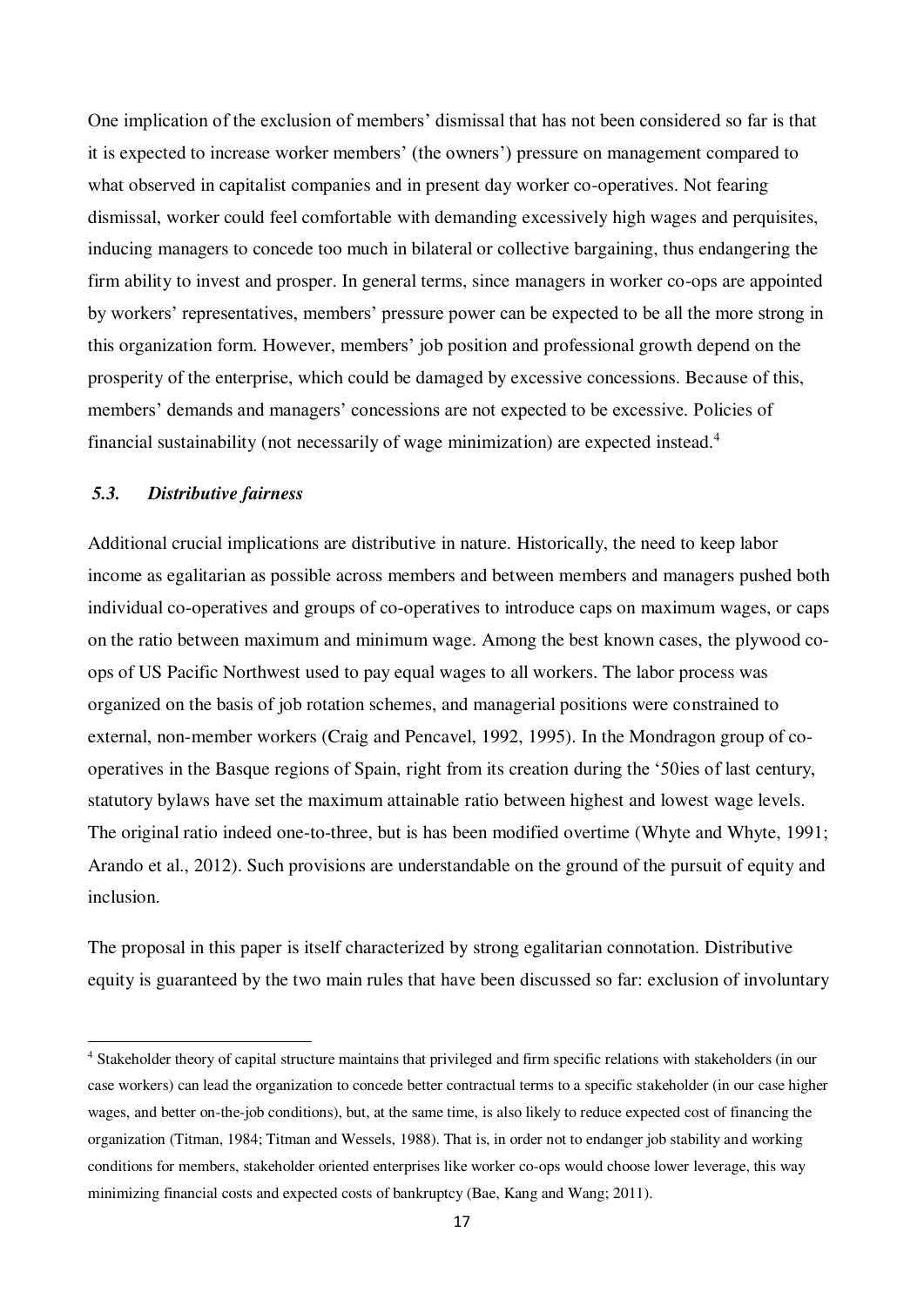layoff, and minimum wage guaranteed to all worker members. All wage levels would need to be adjusted to account for the need to pay all workers (also the redundant ones), and to pay the minimum wage to all members. These rules imply strong egalitarian constraints, but do not exclude the possibility to increase remuneration above the minimum for the best performing and more experienced workers. It is submitted that the presence of strong distributive constraints, even in the presence of freedom to adapt wages to desert and experience, would be sufficient guarantee of equitable distributive outcomes, and may not require addition constraints on the maximum ratio of the highest to the lowest wage level.

This distributive solution can also be considered a close application of the Rawlsian maximin criterion (Rawls, 1971; 2001). Wages for the best performing workers can be increased only after the minimum wage is guaranteed to all workers, and wage increases can be interpreted, as in Rawls' theory as being functional to guarantee the ability of the organization to at least satisfy the basic needs of all workers, and especially of those workers that would not find equivalent occupations in case the organization were closed and liquidated. To this end, the organization needs to survive and be competitive. That is, it needs to be able to recruit and retain high skilled workers by paying them adequately high wages. Efficient production would be guaranteed by remuneration of workers on the basis of desert.

In Rawls theory, the maximin criterion of distribution is based on the difference principle, which states that inequality can be accepted only if it represents a necessary condition for furthering the position of the least well-off. This implies that inequality can be justified also in terms of efficiency, since only unequal distribution may result in maximum social welfare. The criterion is chosen by participating parties (in a contractarian perspective) in the original position, that is under the veil of ignorance, when these parties do not know their future wealth and position in society. This is the reason way the difference principle is chosen rationally, since in the presence of decreasing marginal utility to wealth, this principle minimizes the risk of the most negative outcomes for each and every individual in society. The application of the difference principle is subjected to the fulfillment of basic civil rights of freedom for everybody and fair equality of opportunity. In our application to worker cooperatives, the associative pact that underpins the creation of the cooperative can be equated Rawls' original position, in which members of the cooperative have to define distributive patterns on the basis of procedural fairness criteria before actual distribution of takes place. It can be expected that members, whose preferences are informed by loss aversion, would minimize the risk of lay-off and would require that the co-operative satisfies at least their basic needs. To this end, they would restrict as much as possible the possibility of lay-off, or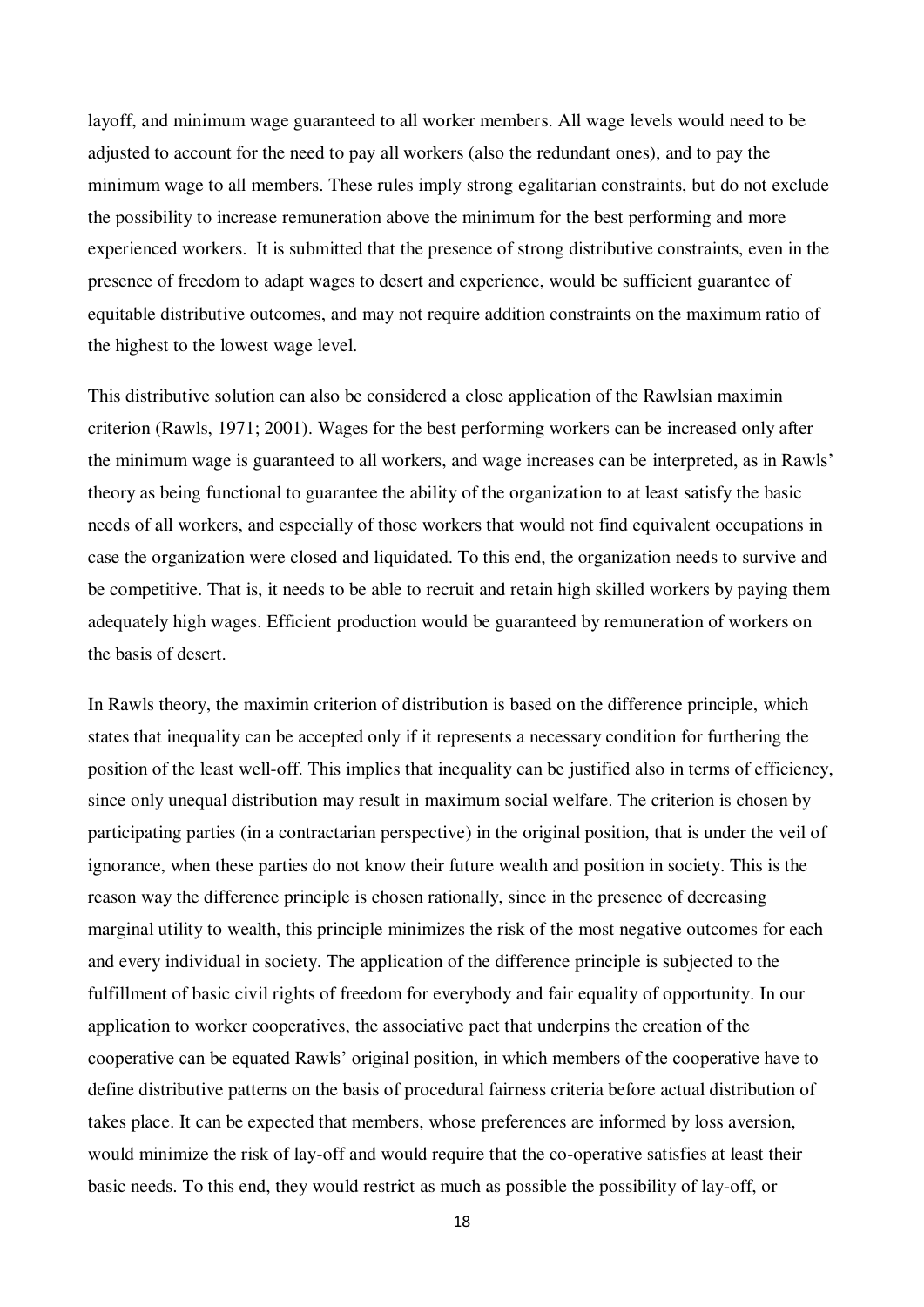exclude it altogether, and would require the co-operative to pay a minimum wage to all workers. The proposed solution are also coherent with Maslow's (1943) theory of the hierarchy of needs, since the payment of a minimum wage to all workers would satisfy the most basic set of needs (survival), while the exclusion of layoffs would satisfy the second most basic needs layer (security), in the Maslowian scale.

The setting of a minimum wage, beside guaranteeing the whole membership in times of crisis, would also allow overcoming the risk that any individual member or group of members is discriminated against in both positive and negative economic contingencies (cfr. the concept of a social minimum in Rawls and Altham, 1973, on the impossibility to adopt the lexicographic difference principle). Finally, the proposed solutions are not in contrast with the guarantee of the basic liberties to all workers, since each worker would freely choose to become an associate of a cooperative and would retain the right to quit or switch to a different occupation.

Several other competing explanations can be put forward to explain wage differentials in worker cooperatives (individual liberty, since workers choose the occupation that pays them the most; efficient allocation of the labor input; remuneration of desert). However, the Rawlsian maximin criterion and difference principle as distributive principles appear to be applicable only to the social contracts underpinning associative forms of enterprise such as the worker co-operative.

#### **6. Discussion**

Critical remarks on the proposals of this paper can consider the fact that prohibitions (including prohibition of dismissal) carry with them the risk of inefficiencies and can give rise to elusive behaviors: if compressed by prohibitions and regulatory rigidity, economic forces take their revenge by bringing out under-the-counter agreements, black market and the like.

The answer to this crucial critical arguments starts from observing that the main goal of the arguments in this paper is protect and increase workers' rights. The arguments highlight that rights in organizations can imply, besides the evident risk of inefficiencies, also relevant benefits in terms of increased welfare, and increased incentives to invest in human and organizational capital (e.g. firm specific social capital). Capitalistic enterprises need dismissals to maximize profit and shareholder value. Employment stability and maximization of shareholder value are two mutually exclusive objectives. Also, the contrasts of interest between property and workers require dismissal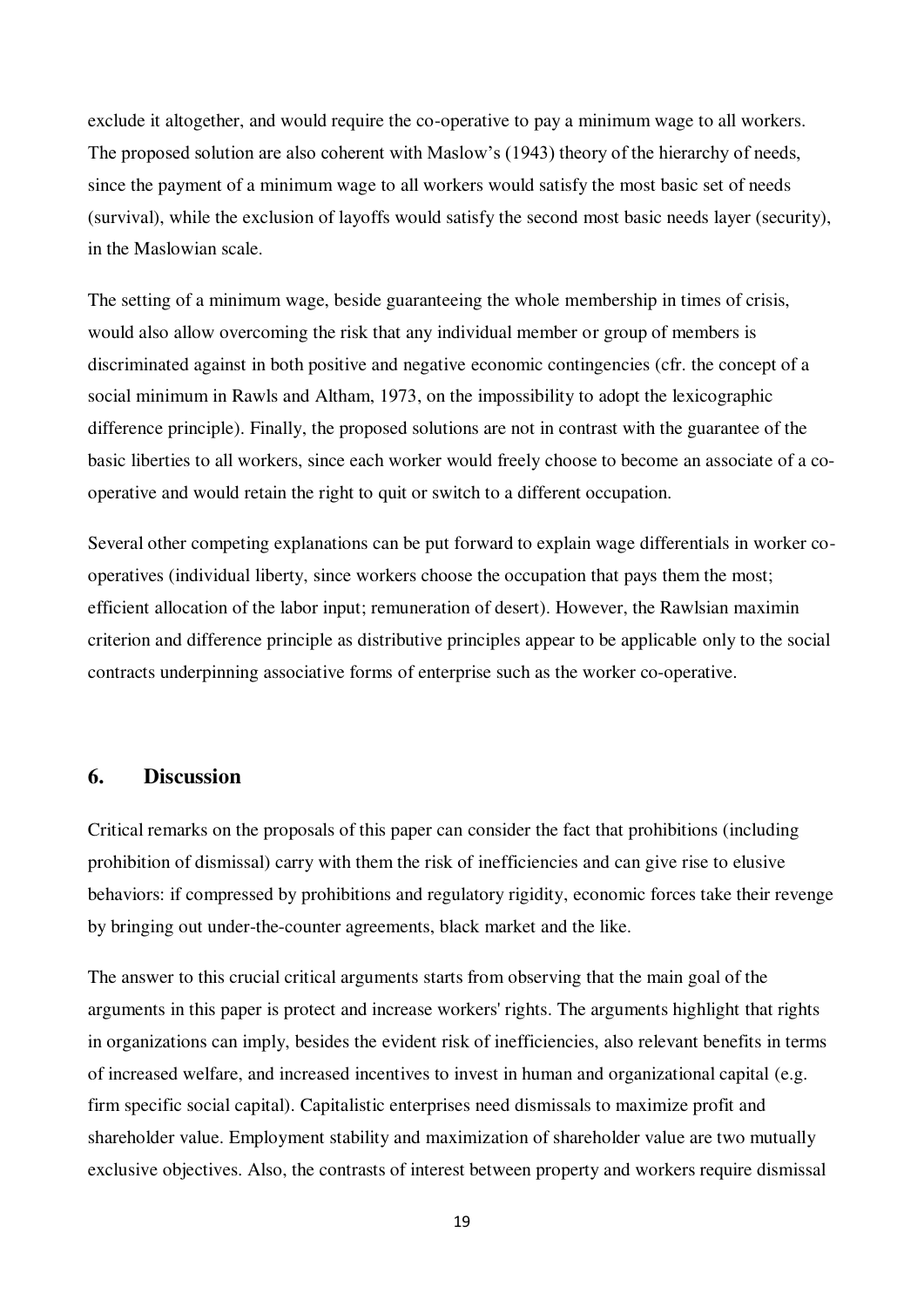as a threat against misbehavior (Shapiro and Stiglitz, 1984; Navarra and Tortia, 2014; Albanese et al., 2015, 2016). In the absence of the possibility to dismiss, worker would acquire too much contractual power, implying inefficiently low effort contribution, or to high demands for wage increases, which would reduce profits. On the contrary, the overcoming of dismissals may be compatible with the nature and institutional structure of worker co-ops, because in their case workers are also owners, contrasting interests between ownership and workforce are absent, and the organization does not maximize profits. Bilateral opportunism is not fueled by contrasting interests and abuse of contractual. Asymmetric information can be more easily overcome(Ben-Ner, 1988; Ben-Ner and Jones, 1995). Co-operatives di not maximize shareholder value and can use their reserves (locked assets) not only to make investments, but also as insurance funds to ensure job and income stability. In capitalism, profit stabilization contrasts with job and income stabilization.

The proposal in this paper can be interpreted as the elaboration of a new "social technology" (Nelson and Sampat,  $2000$ ).<sup>5</sup> The premise of this proposal is the incompatibility of an owner's position with involuntary separation from his/her own job position in workers' co-operatives. However, in reality layoffs are common practice in many worker co-ops in most countries. Labor contracts and labor relations in co-ops are similar in most respects to capitalist enterprises. Indeed, the expert jurists state that, in Italy, worker members of a co-op can undergo less employment protection than employees in capitalist firms (Jaeger, Denozza and Toffoletto, 2010), because the partner is interpreted as an entrepreneur, an independent worker, and therefore he or she can be considered dismissable at any time. Employees in capitalist companies, instead, benefit from union protection clauses. This way, systems of co-operative legislation appear to have reached a balance, trading-off easier dismissability with some additional managerial and control rights, which, however, in the presence of dismissal risk not to be effectively actualized. This balance risks to nullify the advantage that co-ops should enjoy over capitalist companies in terms of effective enforcement of workers' rights and protection. At the same time the weaknesses of co-operative organization (e.g. limited access to financial markets; high organizational costs etc…) appear to cripple their development.

Empirically, the data clearly show that worker co-ops layoff less than capital firms(Bartlett et al., 1992; Craig and Pencavel, 1992, 1993; Bonin, Jones and Putterman, 1993; Pencavel, Pistaferri and

<u>.</u>

 $<sup>5</sup>$  Cfr. also the concept of an institutions as habits of thought, in Veblen (1998), and as humanly devised collective action</sup> in control and liberation of individual action in Commons (1931, 1950). That is, constraints not only limit and guide individual action, but also allow its expansion and liberation.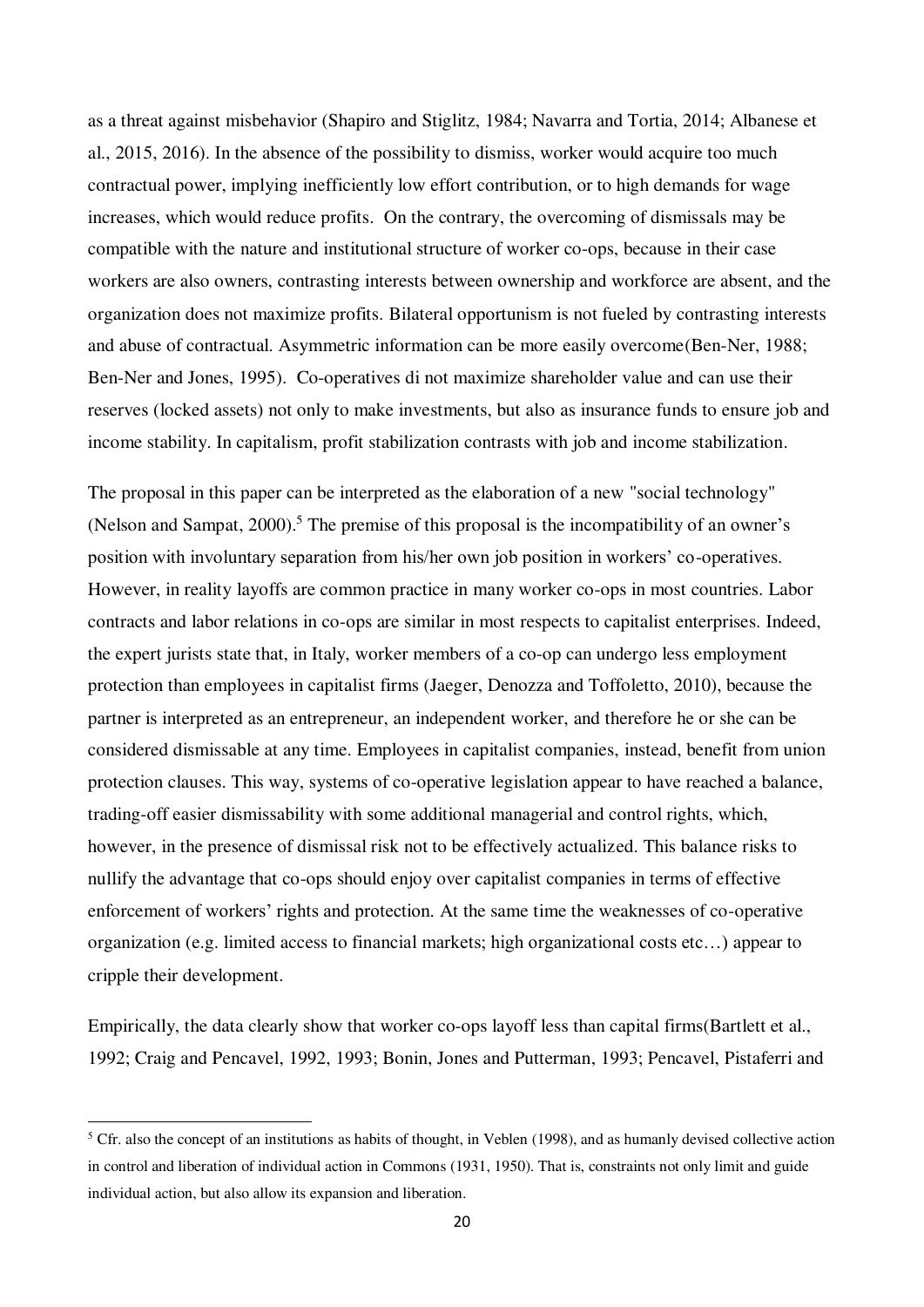Schiverdi, 2006; Burdin and Dean, 2009). However, this outcome is left to implicit contracting between firms and workers, not to legal or statutory enforcement. Members are dismissed less often than employees because the co-ops' governance structure and worker involvement allows to preserve jobs better. The proposal in this paper is to be interpreted as a form of bolstering and institutionalization of already existing practice and would serve to definitively exclude the possibility of abuses against any co-op member, expanding workers' rights and degree of liberty in the workplace.

In broader terms, this kind of solution would go in the direction of reconciling socialist and liberal doctrines, conjugating freedom of exchange with workers' rights inside organizations. The proposal is also coherent with constructivist streams in the social-liberal tradition, for example referring to well-known meanings of positive freedom, that is freedom that depends on the evolution of institutions and culture in liberal societies, as first initiated by Immanuel Kant and Isaiah Berlin (1969), and by Abraham Maslow (1943). In this sense, contrary to Robert Nozick (1974) and John Locke (1998) conception of negative freedom, liberty is a social, not natural construct, which depends on the rational deployment of human institutions with the aim of fulfilling human aspirations and needs.

Risks of inefficiencies and distorted allocation of resources would be real. For example, incumbent members may induce newcomers to trade-off the constraints on dismissal with higher wages. Some workers may prefer to be paid more, than retaining the right not to be fired and be paid lower wages. However, if workers value job stability and the possibility to invest in the development of their human capital within the organization, the price of keeping workers dismissable in terms of higher labor costs may be exceedingly for the incumbents. Furthermore, cultural evolution can lead workers to consider the right to retain their job position as a personal and not alienable right, and to consider as unjust ideas and contractual solutions that violate the right of members to keep their jobs (Ellerman, 2016). Consequently, they would not accept to stay self-employed and work with the same firm for very long spans of time. Turnover costs would increase for the incumbents if the self-employed are not turned into members of the co-operative. That is, the monetization of dismissability in exchange for higher wages would be rejected at its very root in most cases.

In this, the category of SEs may be interpreted as a residual category, but it can also be interpreted as simply that category of non-associated workers. The category of the SE fully accounts for those workers, who do not want or do not need job protection and seek to be independent (not to engage co-operative membership).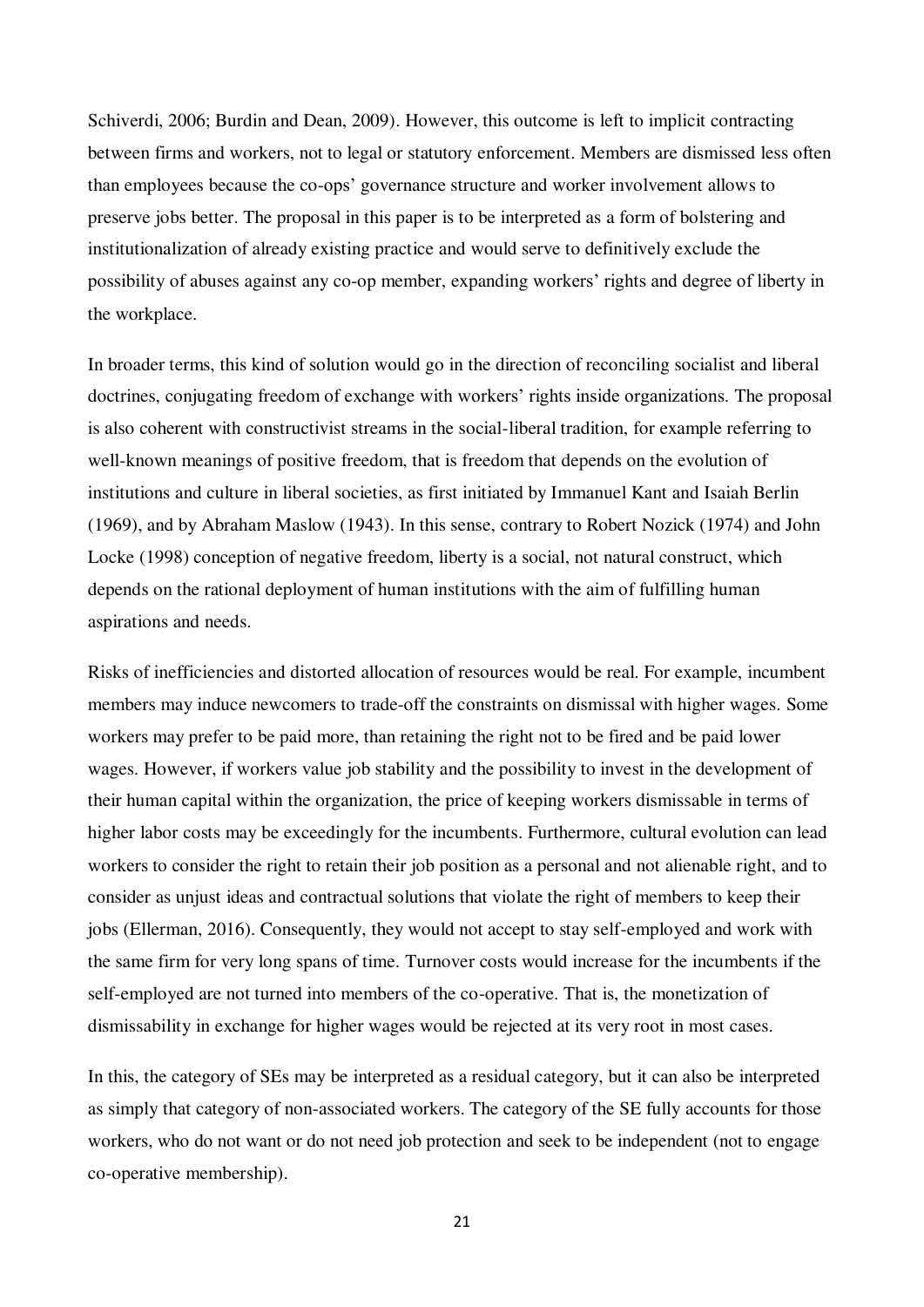Other critical remarks highlight that dismissal must be admitted if decided by the majority of members, to counter breach of contractual duties (e.g. sabotage), low commitment or productivity. In the opposite case, it would not possible to discourage misbehavior and free riding. In the framework presented in this paper, the risk of misbehavior and free riding are not underscored. Taking free riding as paradigmatic example of misbehavior, the solution to this problem represents a necessary premise in any argument dealing with collective action in production and teamwork (Alchian and Demsetz, 1972; Putterman, 1988, 1993). The development of suitable working rules in control and sanctioning of defection, involvement in the governance and management of the organization, horizontal monitoring (e.g. peer pressure) and the economic incentive represented the need of the organization to be efficient in order to survive represent key elements for the overcoming of free riding in collective action. In the residual and proven cases of free riding, not committed workers can undergo closer scrutiny and, in the most extreme cases, dismissed. Also in this case, as stated, the absence of contrasting interests and of contractual power can favor cultural evolution in the direction of more collaborative and mutually beneficial attitudes, both on the side of workers and on the side of organizations, thus reducing the rate of misbehavior among workers and of abuse of power on the side of organizations.

#### *6.1. Employed and self-employed workers*

<u>.</u>

Several accounts of worker co-operative in the economic literature require that the incidence of employed workers is to be reduced to the minimum to prevent the possibility that an elite of worker owners controls and exploits large numbers of employed workers, leading to well-known phenomena of co-operative degeneration (Vanek, 1977; Screpanti, 2001, 2011). Some authors require that, in principle, a labor cooperative should takes on no employees, because this would be a situation in which the members behave as exploitative owners towards them; only mandate contracts with self-employed workers (lawyers, consultants etc.) who work voluntarily with different companies can be admitted. In this way, the employment relation would be definitely overcome (Screpanti, 2001, 2011).<sup>6</sup>

This paper does not focus on the problem of the existence or non-existence of employed (nonmember) workers in worker co-operatives per se. However, given the strong constraints that the exclusion of dismissal would pose on incumbent members, one dominant consequence of the imposition of a strong EP would be that the co-operative restricts admission of new members by resorting to employed (non-member) workers. Either these workers are allowed to sign employment

<sup>&</sup>lt;sup>6</sup> The mandate contract is not an instance of the employment contract and does not generate an authority relation.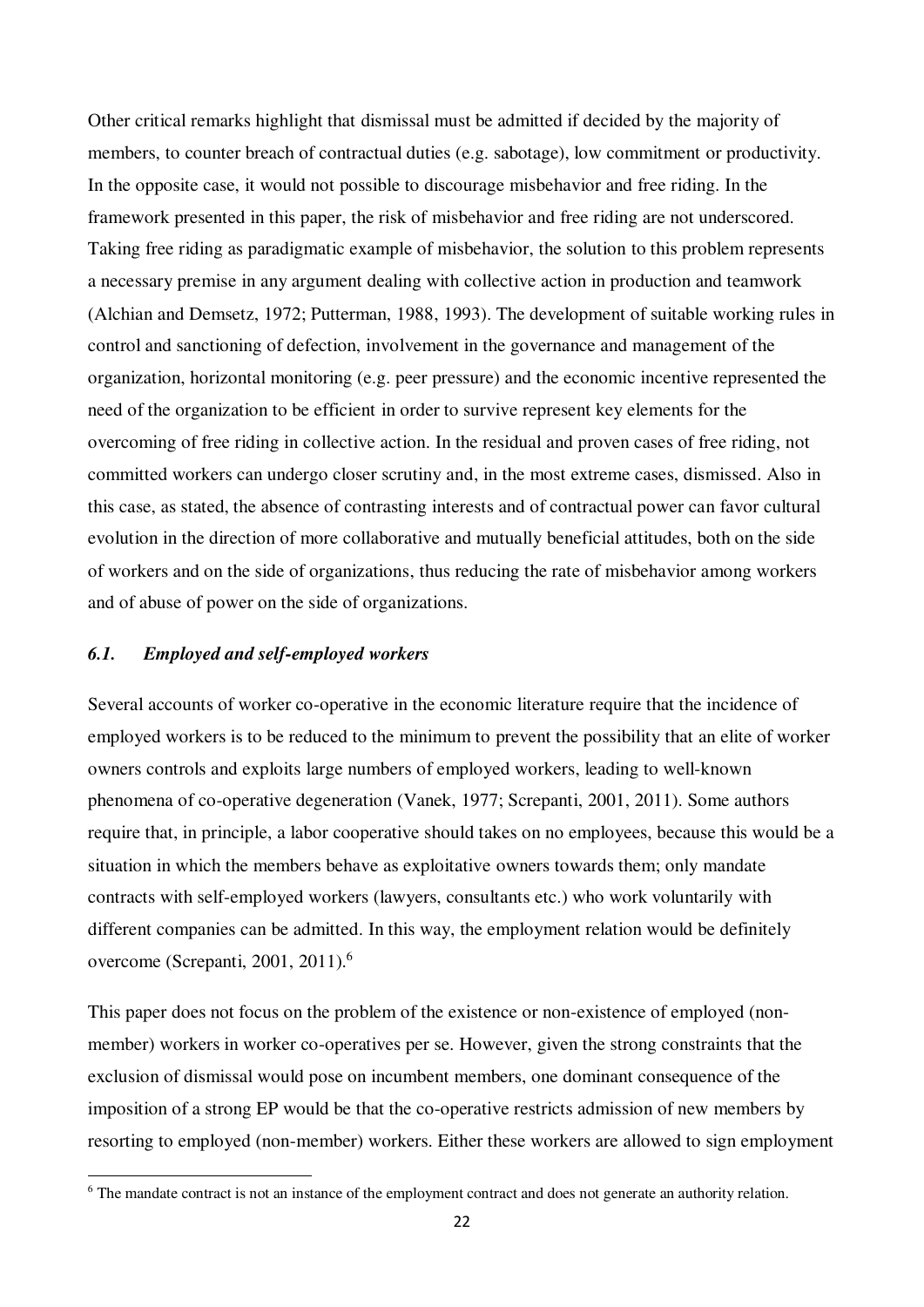contracts as it happens in capitalist enterprises, or the employment relation is altogether overcome and these workers become self-employed under special contractual guarantees. Again, the creation of a wide category of self-employed workers may be a necessary outcome if the employment relation is to be overcome as proposed by some authors (Screpanti 2001, 2011).<sup>7</sup>

The self-employed (SE) are interpreted as a category of workers that are neither members nor employees, who work on contracts that can also be open-ended (do not need to be short term). However, in the case of the self-employed, dismissal cannot be ruled out. Co-ops themselves cannot be forced to turn all workers into partners. Forcing them to do so would violate their freedom of choice. Also, producing stable jobs requires investment and accumulation of capital. Coops do not escape these constraints, they only interpret them differently. It may not possible to know how many stable jobs, bestowed with full membership rights, co-ops can produce at any moment in time. The risk that some worker remains on the side-lines and has to be contented with a more limited economic role cannot be underscored. Regulation and subsidies would be in charge of limiting the negative effects of contractual and market imperfections.

The possibility of higher wages paid to the workers unwilling to be associated has already been discussed. As about those workers that are refused membership rights by co-operatives, this category can be constrained and limited by labor market regulation in several ways. It can be also granted additional contractual guarantees to eschew the risk of exploitation and abuse of power. However, it is unlikely to be completely eliminated.

Protection offered by state labor legislation and unionization are obvious answers, together with the setting of a minimum wage. As highlighted in previous sections, a less obvious solution would be the liberalization of SE contractual relations, allowing the SE to work with different organizations at one and the same time. A second non-standard solution would be to allow the SE to associate and create new and independent worker co-ops while their contractual relation with existing co-ops are still in force. This latter right would contrast with the contractual position of employed workers in capitalist enterprises who, instead, are not allowed to create new organizationswithin the organization employing them. To do so, they first have to resign and then, as not-employed workers, create a new company. Increasing the width and depth of the SE's contractual rights would

<u>.</u>

<sup>&</sup>lt;sup>7</sup> The features of the employment relation are well-known, starting at least from Coase (1937), and Simon (1959; cfr. Screpanti 2001, 2011). On the other hand, Theoretical and empirical research in law and economics are in charge of better defining the contractual nature and features of the category of the SE, and to measure relevant outcomes.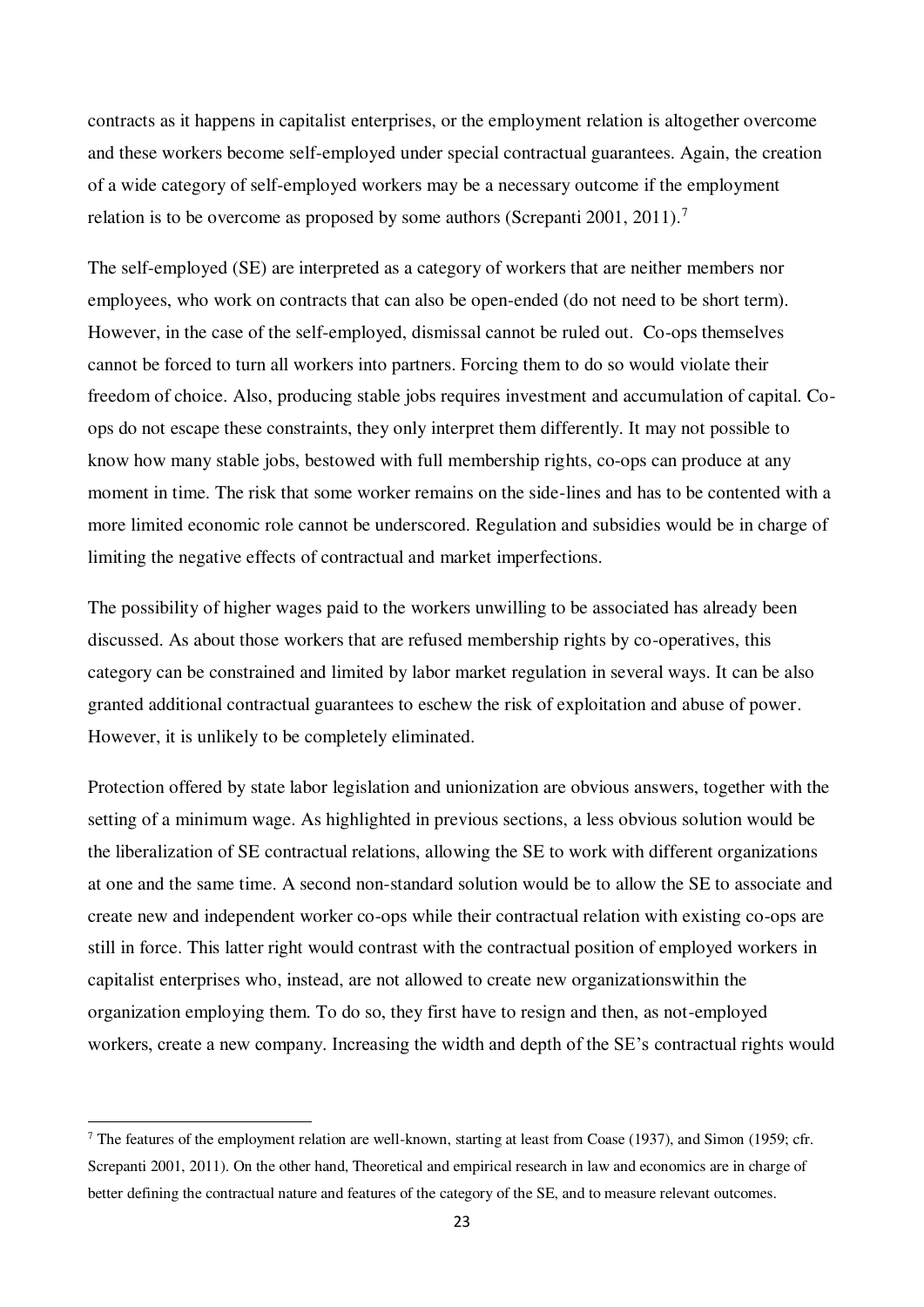create indirect incentives for co-operatives to associate as many workers as possible and to turn the self-employed into members.

As a final remark to this section, it is important to stress that, given the radical nature of the institutional mechanisms proposed in this paper, they are probably not applicable to all existing worker co-operatives, which were born and developed on very different institutional premises. The governance structure of existing co-ops may not be compatible with stringent EP regimes, especially concerning the exclusion of dismissal. Consequently, in the present stage of institutional evolution, the proposals in this paper can be endorsed on a voluntary basis by individual cooperatives, especially by startups, but not imposed by law on all worker co-operatives. The law may not exclude the solution proposed, and may allow their introduction in statutory bylaws in individual co-operatives and groups, which would be in charge of endorsing such solutions. That is, we are dealing with one further legally backed option and with no legal obligation.

#### **7. Conclusion**

News concerning instances of exploitation, abuse of power and bad working conditions are, unluckily, not alien to worker co-operatives too. These facts point to the necessity to increase protection of workers' rights and to better regulate managerial discretionary decisions.

The exclusion of dismissal and the imposition of a minimum wage equal for all workers would radically change distributive patterns relative to what is observed in capitalist enterprises. Workers can be guaranteed a minimum wage equal for all to satisfy basic needs. The existence of a minimum wage does not exclude the possibility that the co-operative pays higher wages to more productive and experienced workers. In negative economic times, all wage levels in the coop can be reduced proportionally down to the level of the minimum wage. No member would be dismissed, but each member would be free to quit voluntarily when the wage falls below some critical subjective threshold. The ratio of the highest to the lowest wage cannot be defined ex-ante, since it depends on a long list of intervening causes, such as individual workers' innate ability, effort contribution, the availability of outside options, firm dimension, sector of operation etc… Workers would quit the firm on a voluntary basis only, either because they have better opportunities (in other organizations or as self-employed) or because their wage becomes so low as to violate workers' participation constraint. Predictably, wage dispersion would be much lower in co-operatives adopting the solutions proposed in this paper than in other co-ops not adopting them, and in capitalist enterprises.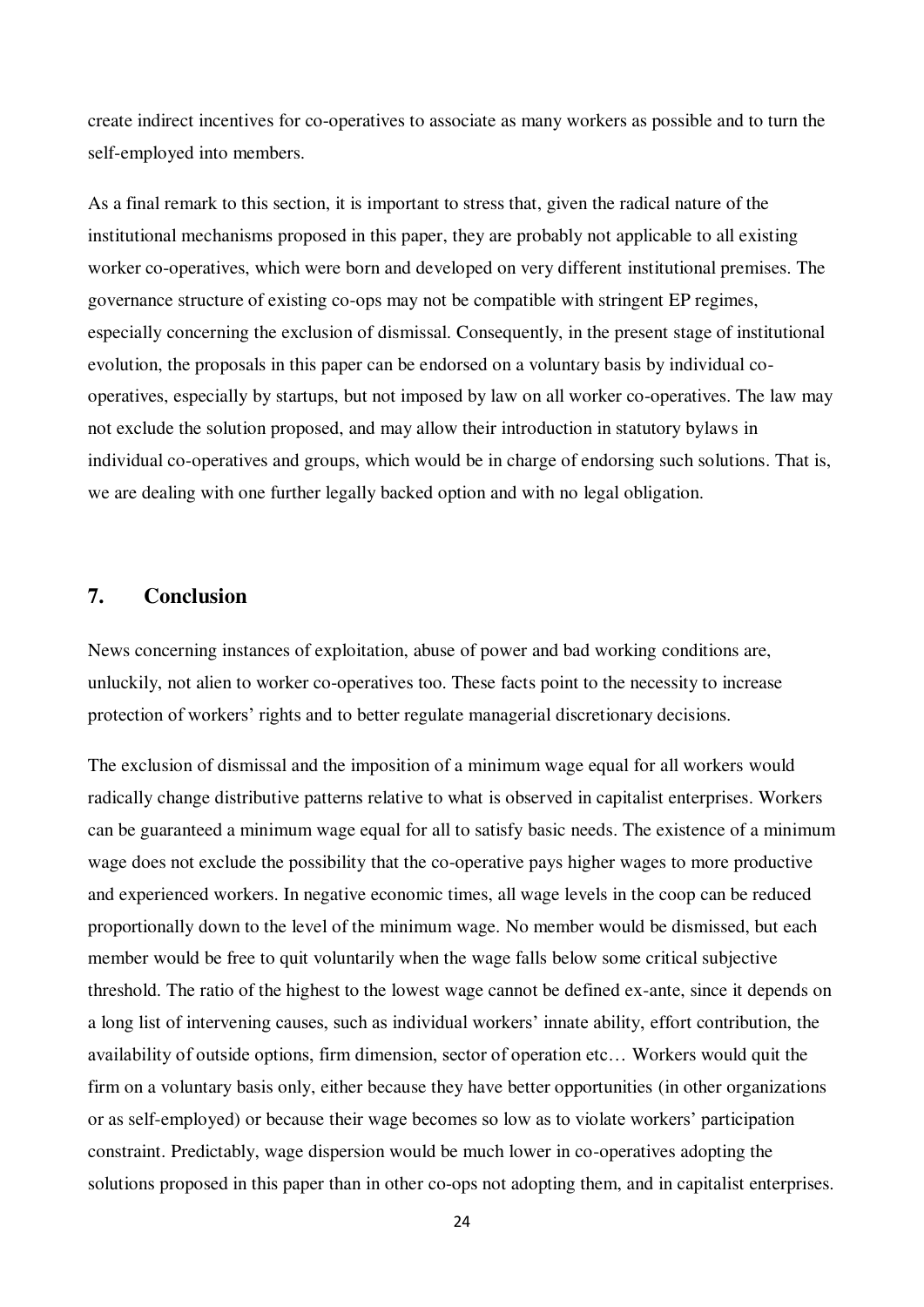Limited wage dispersion at the organizational level would imply lower economic inequality in society (Piketty, 2013).

The radical configuration of these proposals (exclusion of dismissal and imposition of a minimum wage equal for all worker members) may not advise their application to all existing worker cooperatives (different co-operatives can be characterized by substantially different managerial styles, governance settings, and path-dependent histories), but instead be opted for on a voluntary basis in statutory bylaws either by existing co-ops or by start-ups that choose retention of worker-members and job protection as one of their dominant values and objectives.

Future research will be in charge of singling out in refined terms the (restrictive) conditions under which dismissal can still be applied to worker co-operatives, and the contractual regulation of the emerging category of the self-employed.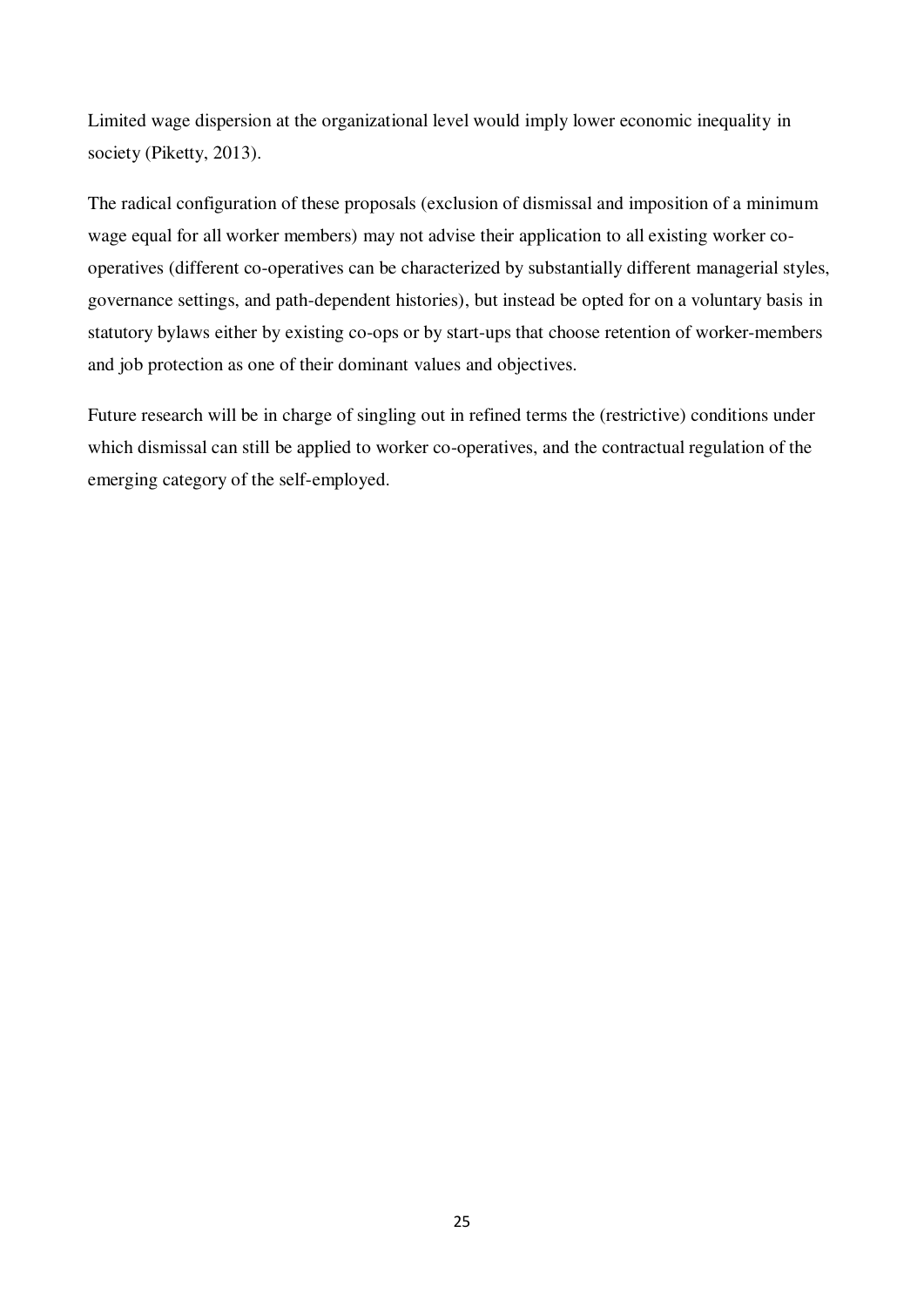#### **References**

- Albanese, M., Navarra, C., Tortia, E.C., 2015. Employer moral hazard and wage rigidity. The case of worker owned and investor owned firms. Int. Rev. Law Econ. 43, 227–237. https://doi.org/10.1016/j.irle.2014.08.006
- Albanese, M., Navarra, C., Tortia, E., 2019. Equilibrium unemployment as a worker insurance device: wage setting in worker owned enterprises. Econ. Polit. First Online, 3 January <https://doi.org/10.1007/s40888-018-00139-z>
- Alchian, A. A., & Demsetz, H. (1972). Production, information costs, and economic organization. The American Economic Review, 62(5), 777–795.
- Altham, J.E.J. (1973). Rawls's Difference Principle. Philosophy, Vol. 48, No. 183, pp. 75-78.
- Arando, S., Freundlich, F., Gago, M., Jones, & D.C. Kato, T. (2010). Assessing Mondragon: Stability & managed change in the face of globalization. Working Paper No. 1003, University of Michigan, William Davidson Institute.
- Azariadis, Costas. (1975) "Implicit Contracts and Underemployment Equilibria." Journal of Political Economy 83, 6: 1183-1202.
- Azariadis, Costas and Joseph E. Stiglitz. (1983), "Implicit Contracts and Fixed Price Equilibria." Quarterly Journal of Economics 98, 3 (supplement): 1-22.
- Bae, Kee-Hong, Kang, Jun-Koo, and Wang, Jin (2011). Employee treatment and firm leverage: A test of the stakeholder theory. Journal of Financial Economics 100(1): 130–153.
- Bartlett, W., Cable, J., Estrin, S., Jones, D., & Smith, S. (1992). Labor managed cooperatives and private firms in North Central Italy: an empirical comparison, Industrial and Labor Relations Review, 46(1), 03–118.
- Baily, Martin N. (1974) "Wages and Employment Under Uncertain Demand." Review of Economic Studies 41: 37-50.
- Ben-Ner, A. (1988). The life cycle of worker-owned firms in market economies. Journal of Economic Behaviour and Organization, 10(3), 287–313.
- Ben-Ner, Avner, and Derek Jones. 1995. "Employee Participation, Ownership, and Productivity: A Theoretical Framework." Industrial Relations 34: 532-554.
- Berlin, Isaiah, (1969) "Two Concepts of Liberty" in Four Essays on Liberty, London: Oxford University Press.
- Bertola, Giuseppe, Boeri, Tito and Cazes, Sandrine (1999). Employment protection and labour market adjustment in some OECD countries: Evolving institutions and variable enforcement. Online: file:///C:/Users/ermanno.tortia/Downloads/empadj.pdf [Accessed 4 June, 2019]
- Bertola, Giuseppe, Boeri, Tito and Cazes, Sandrine (2000). Employment protection in industrialized countries: The case for new indicators. International Labour Review, 139(1): 57- 72.
- Bonin, J. P., Jones, D., & Putterman L. (1993). Theoretical and empirical studies of producer cooperatives: Will the twain ever meet? Journal of Economic Literature, 31(3), 1290-1320.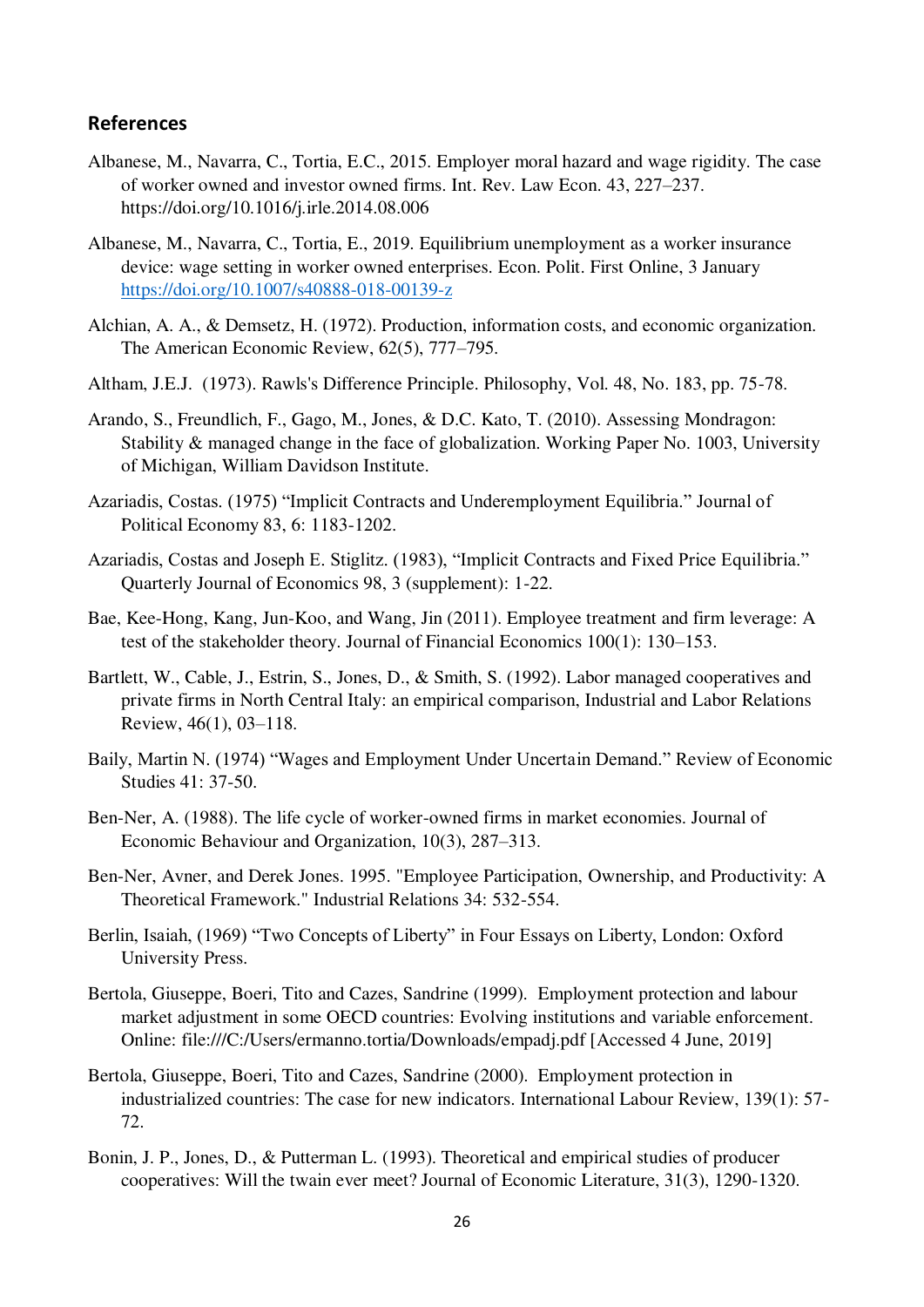- Borzaga, C., Carini, C. and Tortia, E.C. (2019). Co-operative enterprise anti-cyclicality and the recent economic crisis: Comparative analysis of employment dynamics in Italy. University of Trento, *mimeo*.
- Borzaga, C., & Tortia, E. C. (2017). Cooperation as coordination mechanism: A new approach to the economics of cooperative enterprises. In J. Michie, J. R. Blasi, & C. Borzaga (Eds.), The Oxford handbook of mutual, cooperative, and co-owned business (pp. 55–75). Oxford: Oxford University Press.
- Bowles, S., & Gintis, H. (1987). Democracy and capitalism: Property, community, and the contradictions of modern social thought. New York, NY: Basic Books.
- Bowles, S., & Gintis, H. (1993). A political and economic case for the democratic enterprise. Economics and Philosophy, 9(1), 75–100.
- Bowles, S., & Gintis, H. (1998). Mutual monitoring in teams: The effects of residual claimancy and reciprocity. Working Paper No. 98-08-074e. Santa Fe: Santa Fe Institute.
- Burdín, G., & Dean, A. (2009). New evidence on wages and employment in worker cooperatives compared with capitalist firms. Journal of Comparative Economics, 37(4), 517–533.
- Coase, Ronald H. (1937) "The Nature of the Firm." Economica 4(16): 386-405.
- Commons, John R. (1931) "Institutional Economics". American Economic Review, vol. 21, pp. 648-657.
- Commons, John R. (1950). The Economics of Collective Action. New York: Macmillan.
- Craig, B., & Pencavel, J. (1992).The behavior of workers cooperatives: the plywood companies of the Pacific Northwest. American Economic Review, 82(5), 1083–1105.
- Craig, B., Pencavel, J., Farber, H., & Krueger, A. (1995). Participation and productivity: A comparison of worker cooperatives and conventional firms in the plywood industry. Brookings Papers on Economic Activity. Microeconomics, 1995, 121-174.
- Di Maggio, Paul J. and Powell, Walter W. (Apr., 1983), The Iron Cage Revisited: Institutional Isomorphism and Collective Rationality in Organizational Fields. American Sociological Review, 48(2): 147-160.
- Dow, G. K. (2003). Governing the firm. Workers' control in theory and practice. Cambridge, MA: Cambridge University Press.
- Dow, G. K. (2018). The labor-managed firm: Theoretical foundations. Cambridge, MA: Cambridge University Press.
- Ellerman, David (2016). Worker Cooperatives as Based on First Principles. JEOD, Journal of Entrepreneurial and Organizational Diversity, 5(1): 20-32. Online: [https://papers.ssrn.com/sol3/papers.cfm?abstract\\_id=2920631](https://papers.ssrn.com/sol3/papers.cfm?abstract_id=2920631) [Accessed 10 June 2019]
- Euricse. (2015). Terzo rapporto Euricse sull'economia cooperativa. Trento: European Research Institute on Cooperatives and Social Enterprises. Online: http://www.euric se.eu/wp-conte nt/uploa ds/2015/09/00-ECONO MIA-COOPE RATIV A.pdf. [Accessed 6 Aug 2018]
- Guest, D. (2002). Human resource management, corporate performance and employee wellbeing: Building the worker into HRM. The Journal of Industrial Relations, 44(3), 335–358.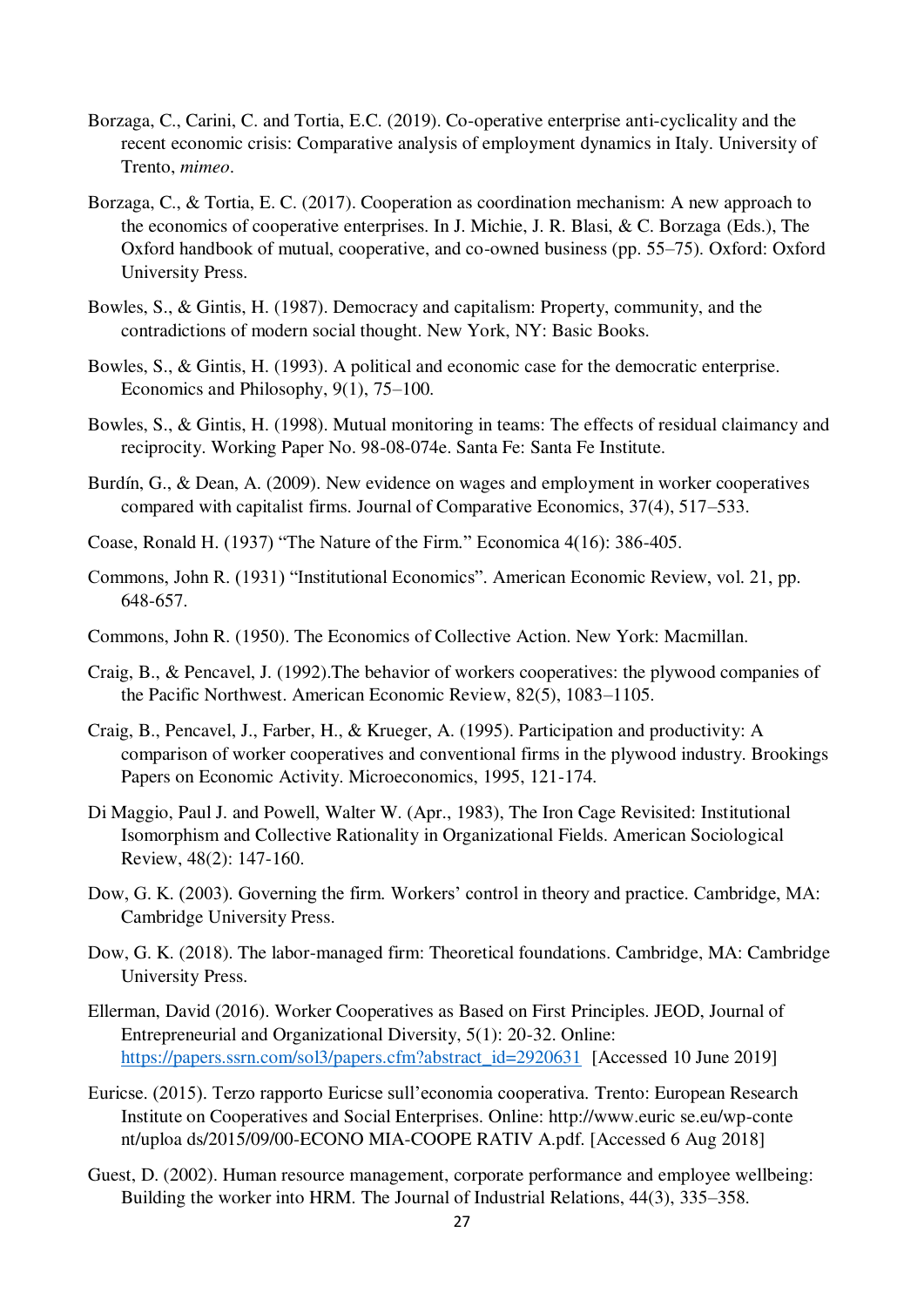- Jaeger, P. Giusto, Denozza, Francesco, and Toffoletto, Alberto (2010). Appunti di diritto commerciale. Impresa e società. Milano: Giuffré.
- Jensen, M., & Meckling, W. (1976). Theory of the firm: Managerial behavior, agency costs and ownership structure. Journal of Financial Economics, 3(4), 305-360.
- Jossa, B. and Cuomo, G. (1997). The Economic Theory of Socialism and the Labour-Managed Firm. Cheltenham and Brookfield: Edward Elgar.
- Kahana, N., Nitzan, S., 1989. More on alternative objectives of labor-managed firms. J. Comp. Econ. 13, 527–538. [https://doi.org/10.1016/0147-5967\(89\)90025-5](https://doi.org/10.1016/0147-5967(89)90025-5)
- Locke, John (1689) [1998]. An Essay Concerning Human Understanding. New York, NY: Penguin.
- Maslow, A. H. (1943). A theory of human motivation. Psychological Review, 50(4), 370-396.
- Miyazaki, H., & Neary, H. M. (1983). The Illyrian firm revisited. Bell Journal of Economics, 14 (1), 259-270.
- Navarra, C (2016). Employment stabilization inside firms: an empirical investigation on worker cooperatives. Annals of Public and Cooperative Economics, 87(4), 1-23.
- Navarra, C., Tortia, E., 2014. Employer Moral Hazard, Wage Rigidity, and Worker Cooperatives: A Theoretical Appraisal. Journal Economic Issues 48, 707–726. [https://doi.org/10.2753/JEI0021-](https://doi.org/10.2753/JEI0021-3624480306) [3624480306](https://doi.org/10.2753/JEI0021-3624480306)
- Nelson, R. R. and Sampat, B. N. (2001). Making Sense of Institutions as a Factor Shaping Economic Performance. Journal of Economic Behaviour and Organisation, 44(1): 31-54.
- Robert Nozick, Robert (1974), Anarchy, State, and Utopia. New York, NY: Basic Books.
- Olson, M. (1965). The logic of collective action. Public goods and the theory of the groups. Cambridge, MA: Harvard University Press.
- Ostrom, E. (1990). Governing the Commons. The Evolution of Institutions for Collective Action; Cambridge, UK. Cambridge University Press.
- Pencavel, J., Pistaferri, L., & Schivardi, F. (2006). Wages, employment, and capital in capitalist and worker-owned firms. Industrial and Labor Relations Review, 60(1), 23–44.
- Piketty, T. (2013). Le capital au XXIe siècle, collection « Les Livres du nouveau monde ». Paris, Le Seuil.
- Putterman L. (1988). The Firm as Association versus the Firm as Commodity. Efficiency, Rights and Ownership. Economics and Philosophy, 4(2): 243-266.
- Putterman L. (1993). Ownership and the Nature of the Firm. Journal of Comparative Economics, 17(2): 243-263.
- Roelants, B., Dovgan, D, Eum, H., & Terrasi, E. (2012). The resilience of the cooperative model: How worker cooperatives, social cooperatives and other worker-owned enterprises respond to the crisis and its consequences. CECOP, Bruxelles. Online: http://www.cecop .coop/IMG/pdf/repor t\_cecop 2012 en\_web.pdf. [Accessed 31 July 2018]
- Screpanti, E. (2001). The Fundamental Institutions of Capitalism. London: Routledge.